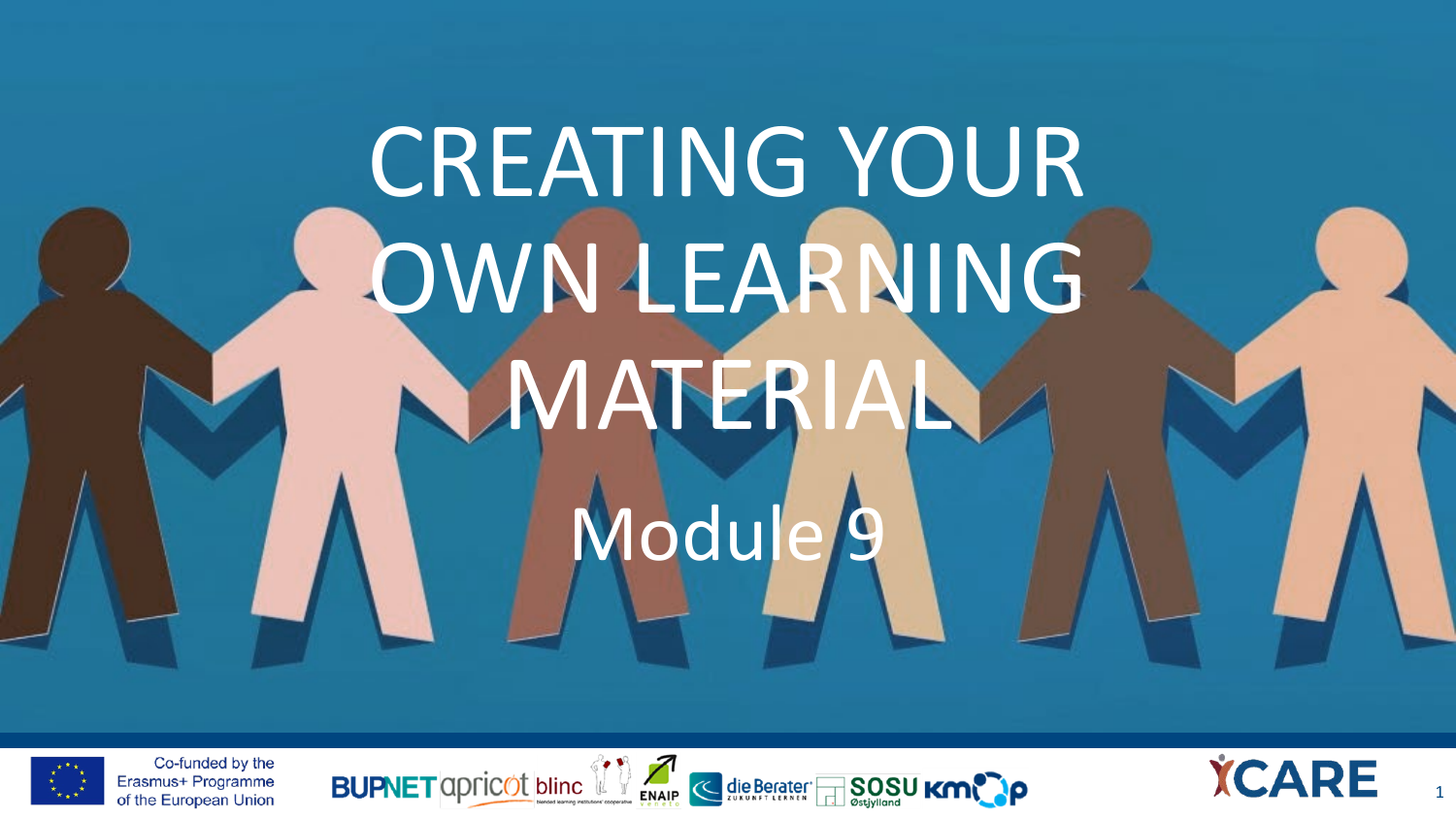

### Learning objectives:

By the end of this session you will:

- 9 Know which steps to apply for a needs assessment
- Understand the "Critical Incident Technique" 9
- Develop your own role plays Ģ
- 9 Work with video and film in your training



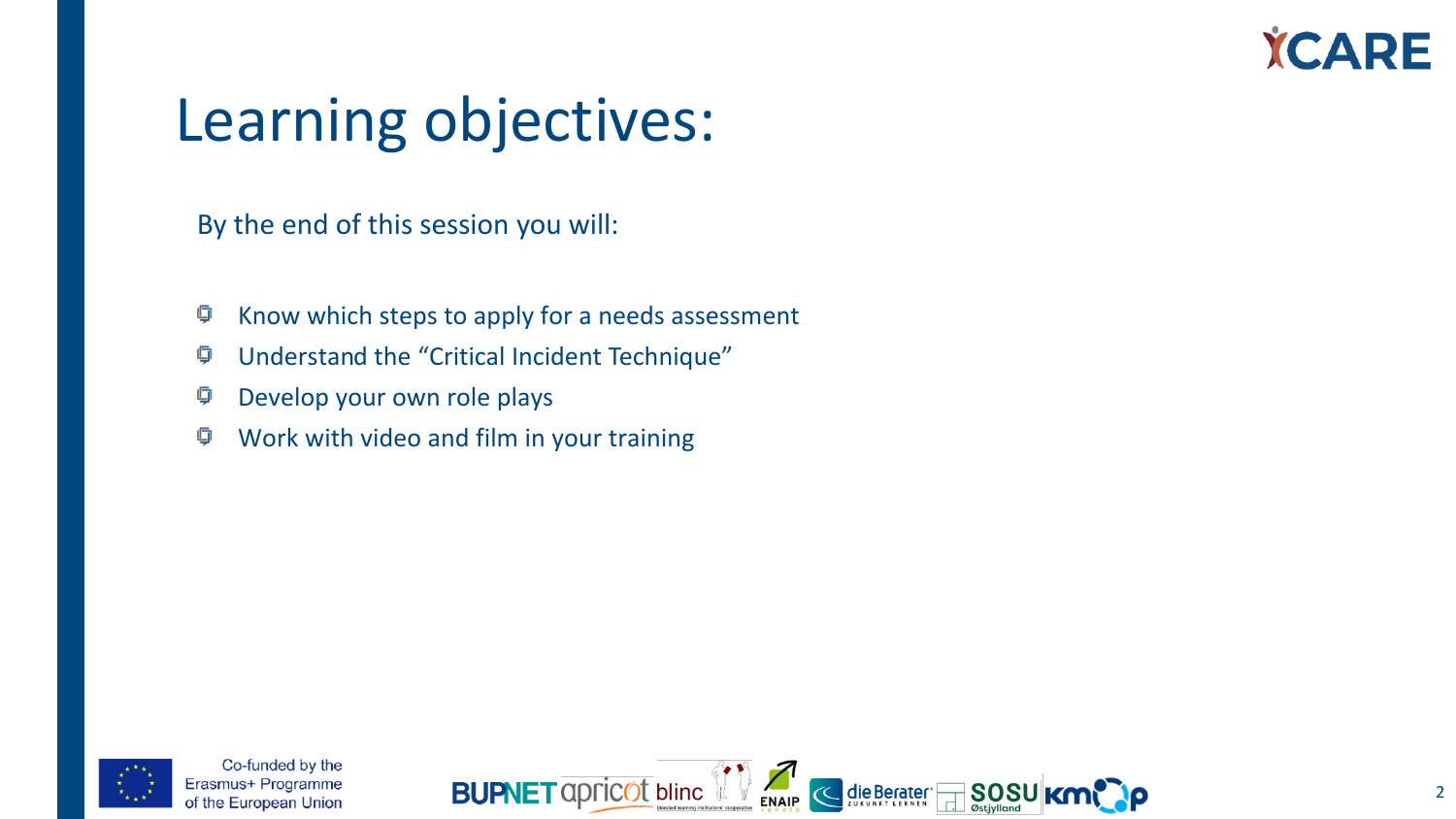### **YCARE**

# DESIGNING NEEDS-DRIVEN TRAINING INTERVENTIONS

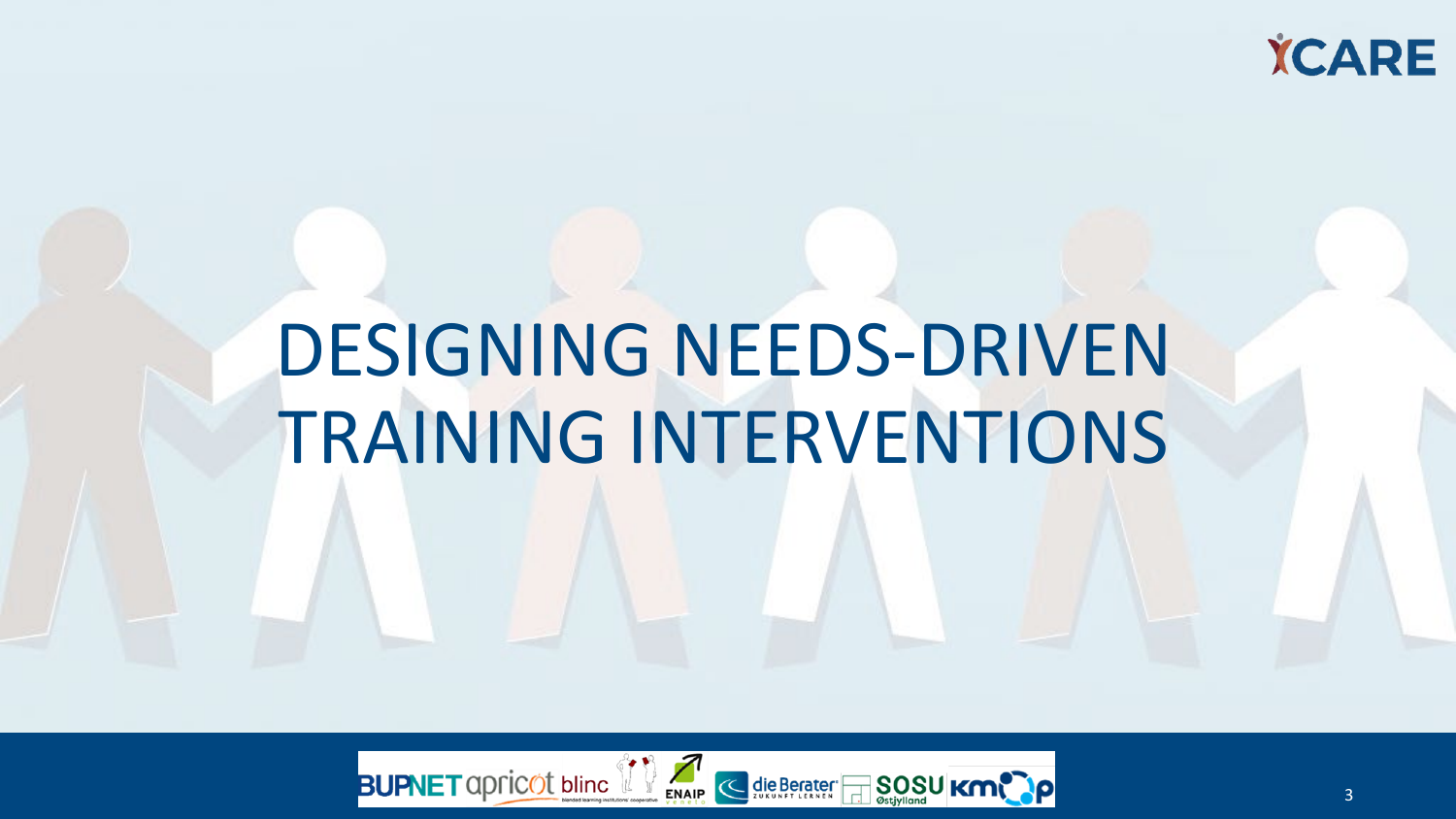

### Designing Needs-driven Training Interventions: Take into account the diversity of your learners!



Source: Hans Traxler, Chancengleichheit, in: Michael Klant , [Hrsg.] , Schul-Spott : Karikaturen aus 2500 Jahren Pädagogik ,Fackelträger, Hannover 1983, S. 25



Co-funded by the Erasmus+ Programme of the European Union

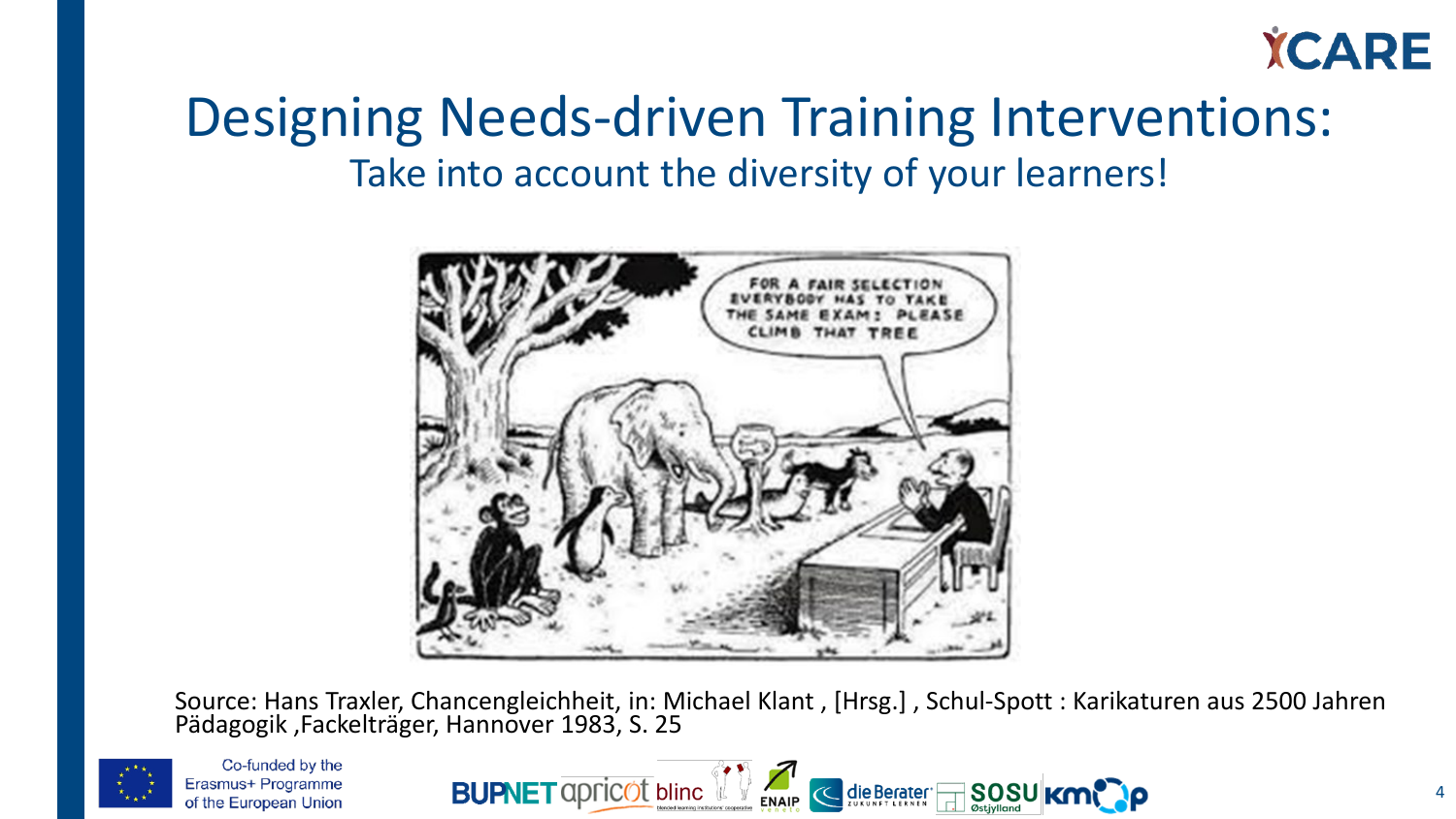

### How to do a Needs Assessment

1. Meet with management in order to clarify the training objectives and ensure their commitment to organisational change.

2. Conduct a needs assessment to determine the organization's culture, needs of diverse consumers and level of support for diversity training using one or a combination of the following tools.

- *Interviews with individual employees and/or consumers*
- *Employee and/or client focus groups*
- *Organisation-wide questionnaires*
- 3. Compile the needs assessments findings, analyse the outcomes and write a report.

4. Use the needs assessment process as an opportunity to generate support for the training and to gather information on specific issues of concern to managers, employees and consumers. This information can be used to customise the workshop by designing and including relevant case studies, role plays and exercises.

- 5. Meet with management to discuss the outcome of the needs assessment and a possible training design.
- 6. Design the training based on information obtained from the needs assessment.



Co-funded by the Frasmus+ Programme of the European Union

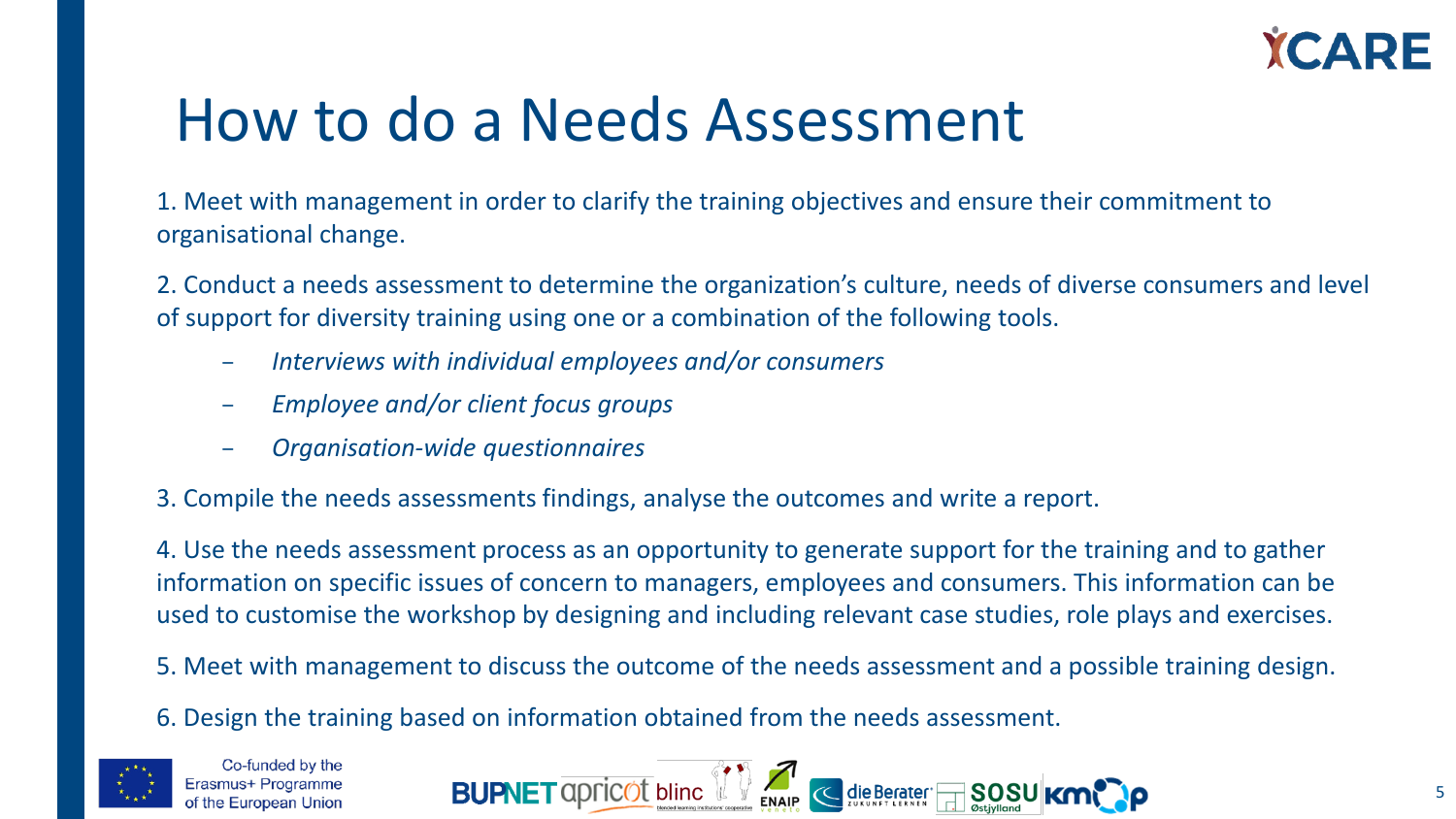**YCARE** 



Plan a needs assessment for your next training following the steps on the previous slide.

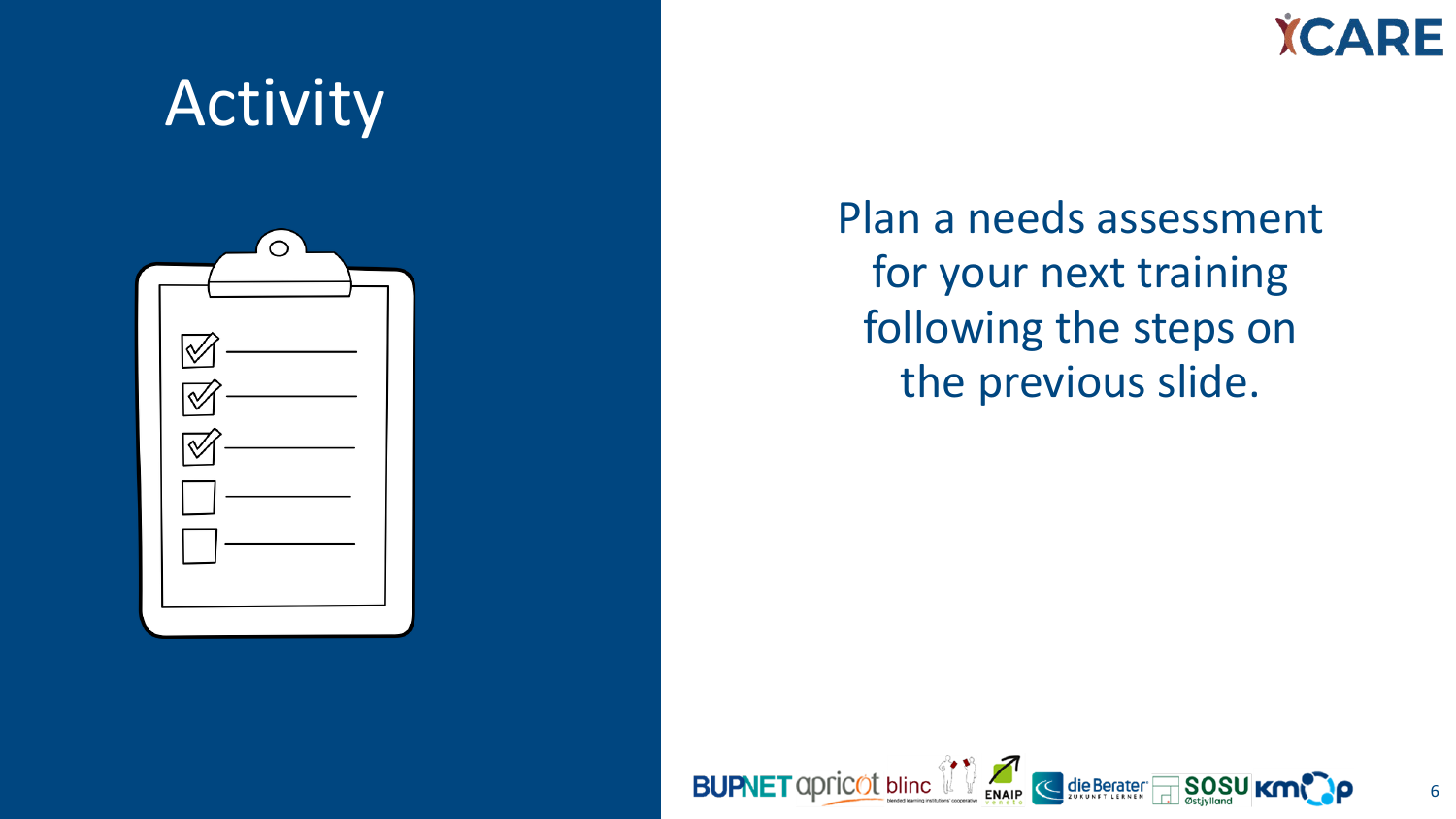

# THE CRITICAL INCIDENT TECHNIQUE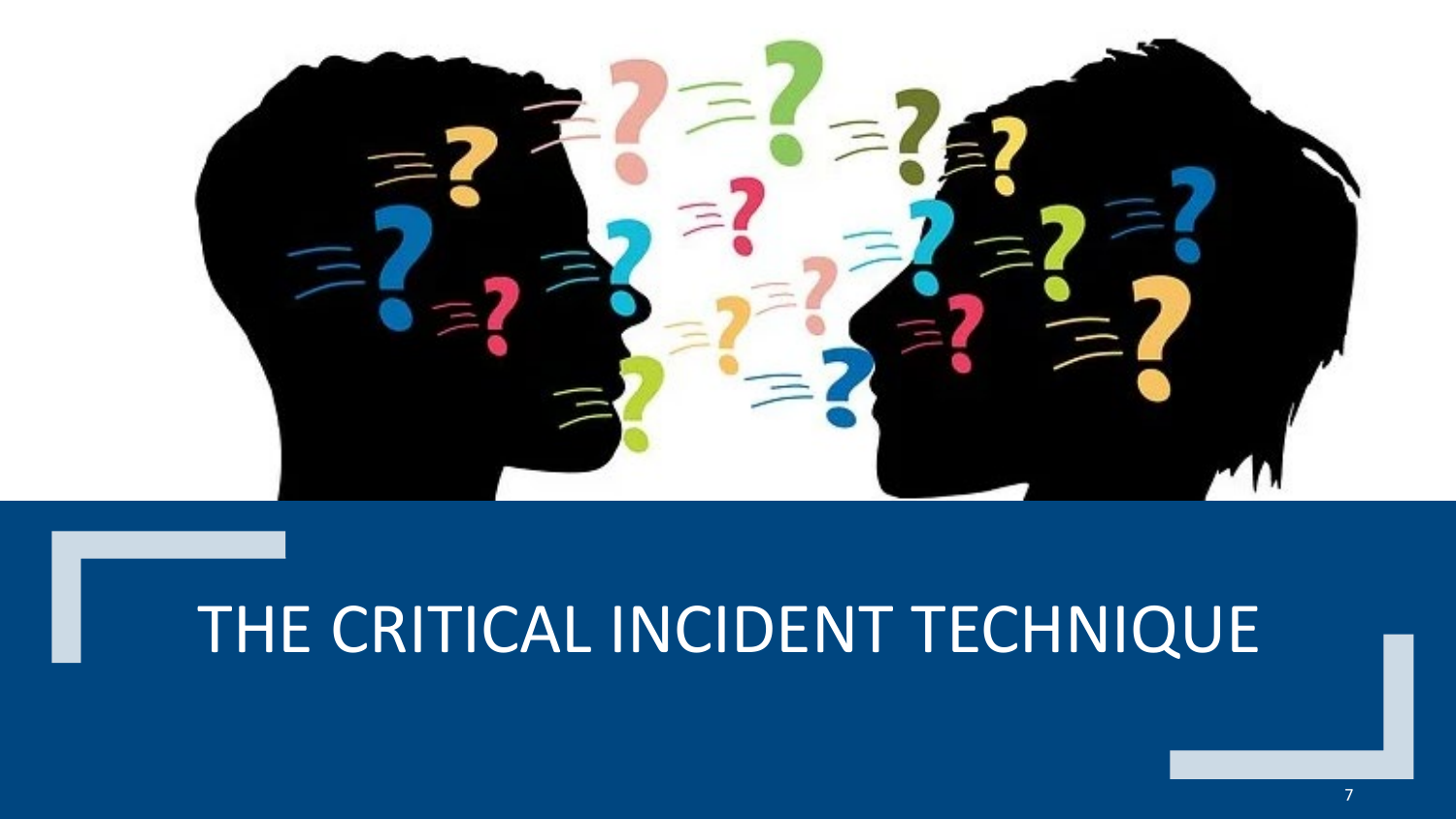

### Critical Incidents

- Critical incidents can be used in intercultural education to create learning materials
- The term "critical incidents" is used in this context to describe situations in which a misunderstanding, problem or conflict arises due to cultural differences between the interaction partners
- Example:

*Within the European project INTEGRATION a German kindergarten team used the "Critical Incident Questionnaire" to have their staff report on conflict situations that had recently arisen in their everyday work, with regard to parents from different cultures. One of the conflict situations reported was then chosen to inform and develop a training programme for kindergarten staff in similar organisations. A scenario was created and the situation transferred to a short film episode to be integrated into e-learning training.* 



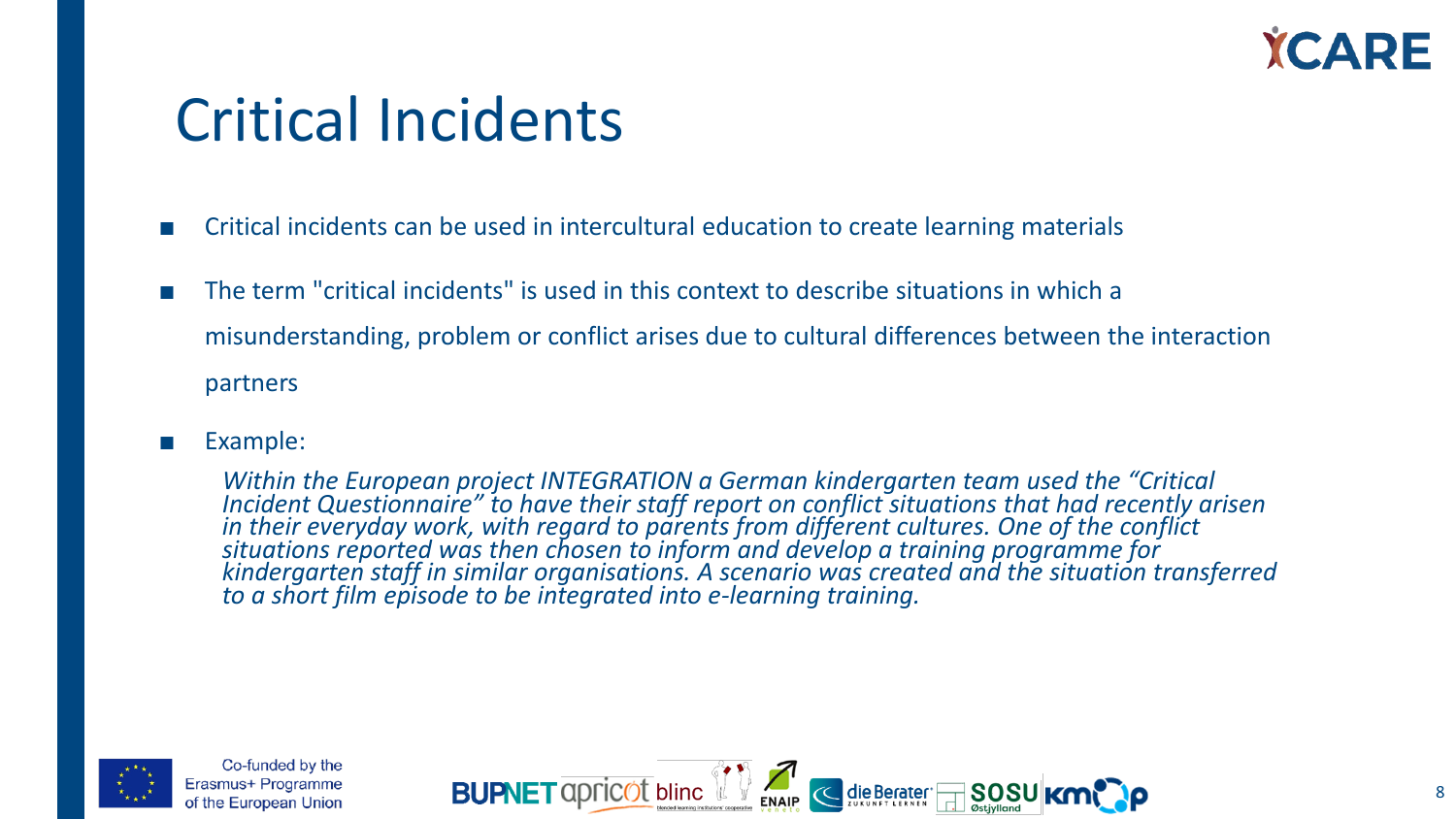A Critical incident episode from a German Kindergarten





A father of Chinese origin asked to speak with his son's nursery teacher because he was concerned. He made accusations that his son was being scolded and had to eat food from the floor. This had apparently been reported to him by his son. Although he talked very seriously about the issue, he reacted with a smile to pedagogical explanations concerning the different developmental phases of a child and to the hint that the educators at the day care centre have many years of experience and would never mistreat a child in that way. The nursery teacher was confused about this reaction and was unsure what it would mean.

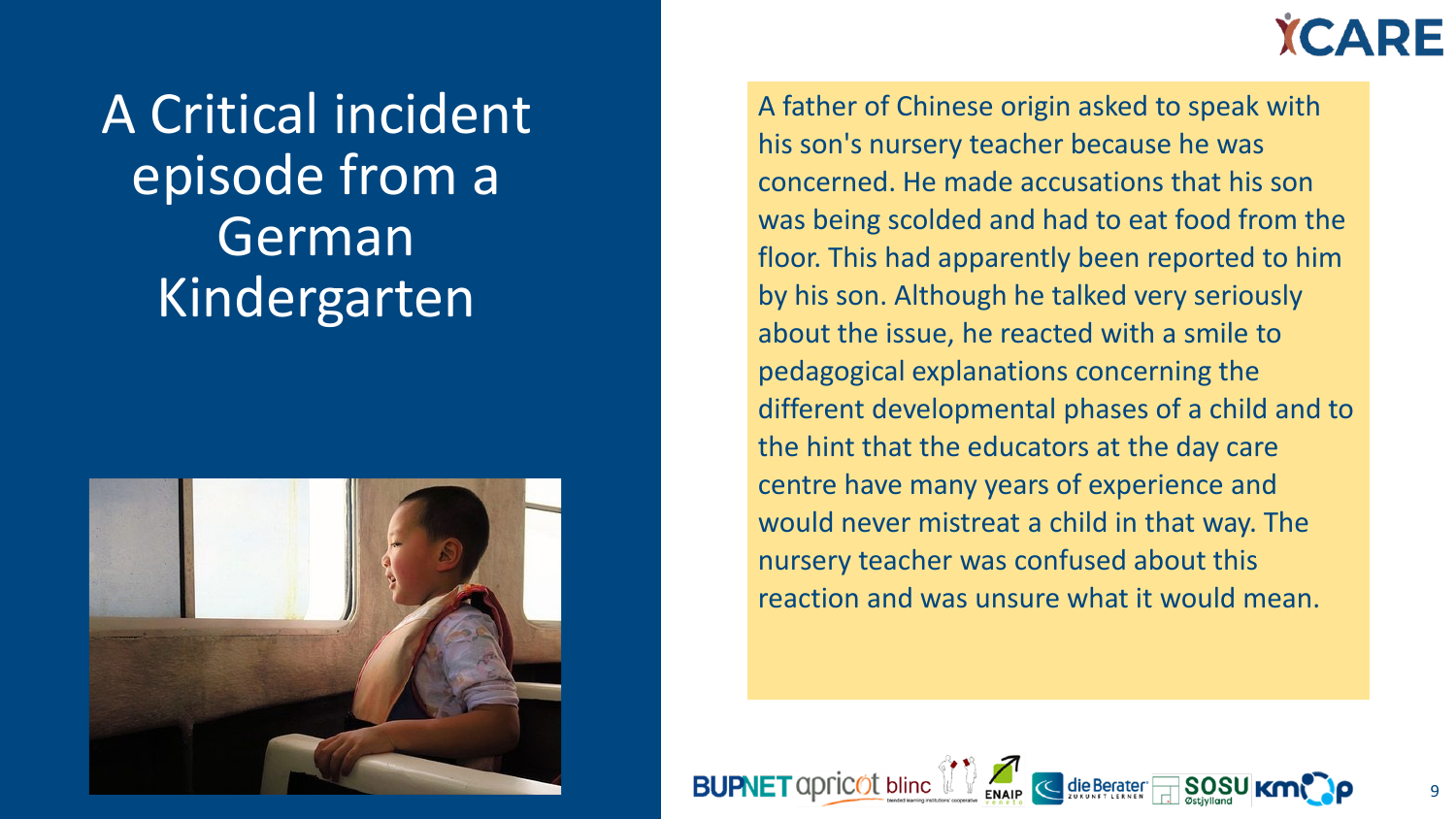

### Use of critical incidents

- Ç Critical incidents as a training material with the purpose to use them within training and learn from them
- 9 Critical incidents as an instrument for assessing cross-cultural situations specific to the profession and relevant areas of conflict in intercultural communication in everyday working life,
- Critical incidents as an evaluation instrument for evaluating the effects and learning successes of Ģ participants in intercultural training
- Ç Critical incidents as an assessment and diagnosis tool to record, classify or select applicant's previous intercultural knowledge, experience and competences



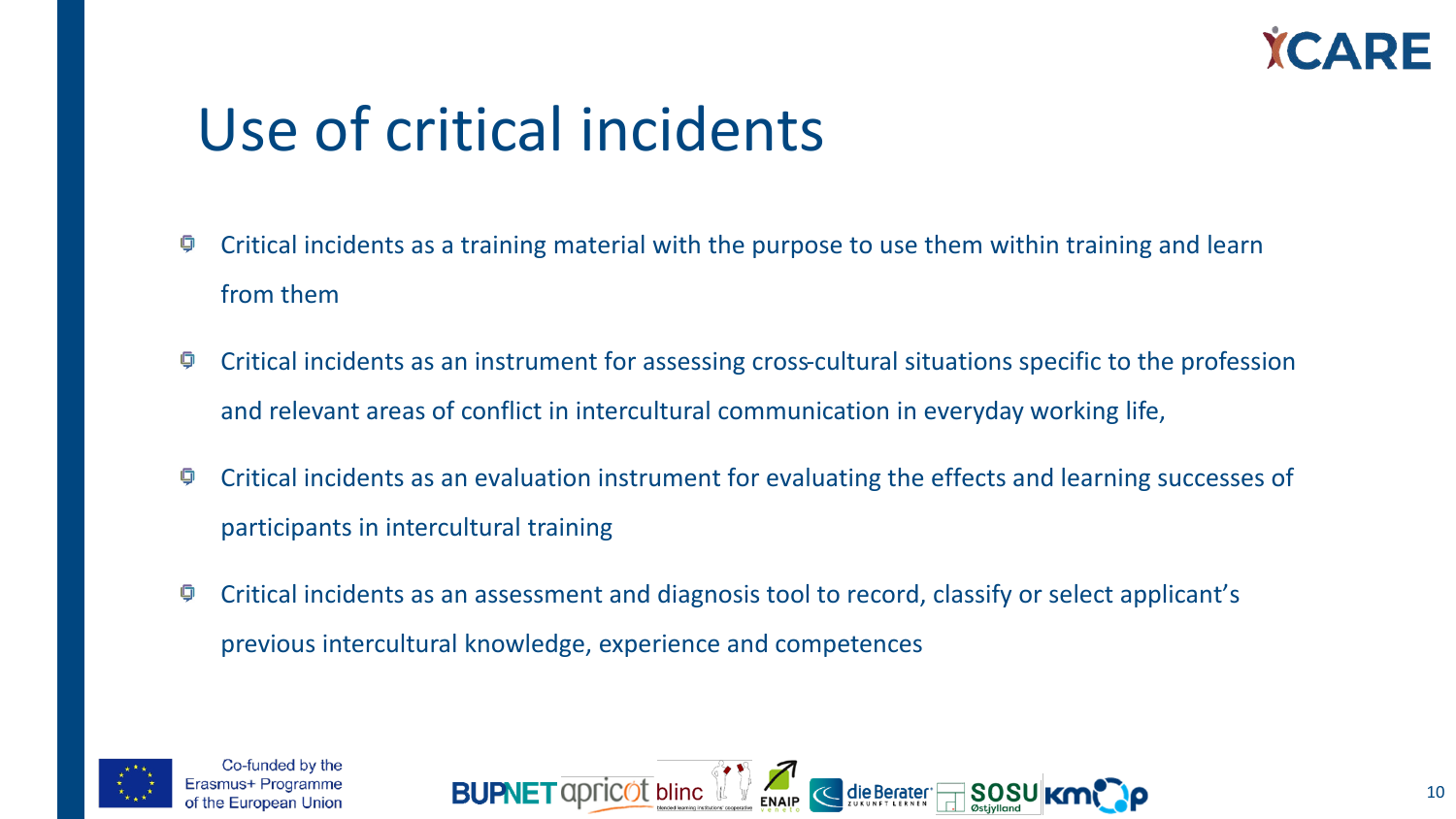

### Generating citical incidents…

- By asking learners in a training session to report on their critical incidents
- Through observation
- Through surveys, (group) interviews or questionnaires



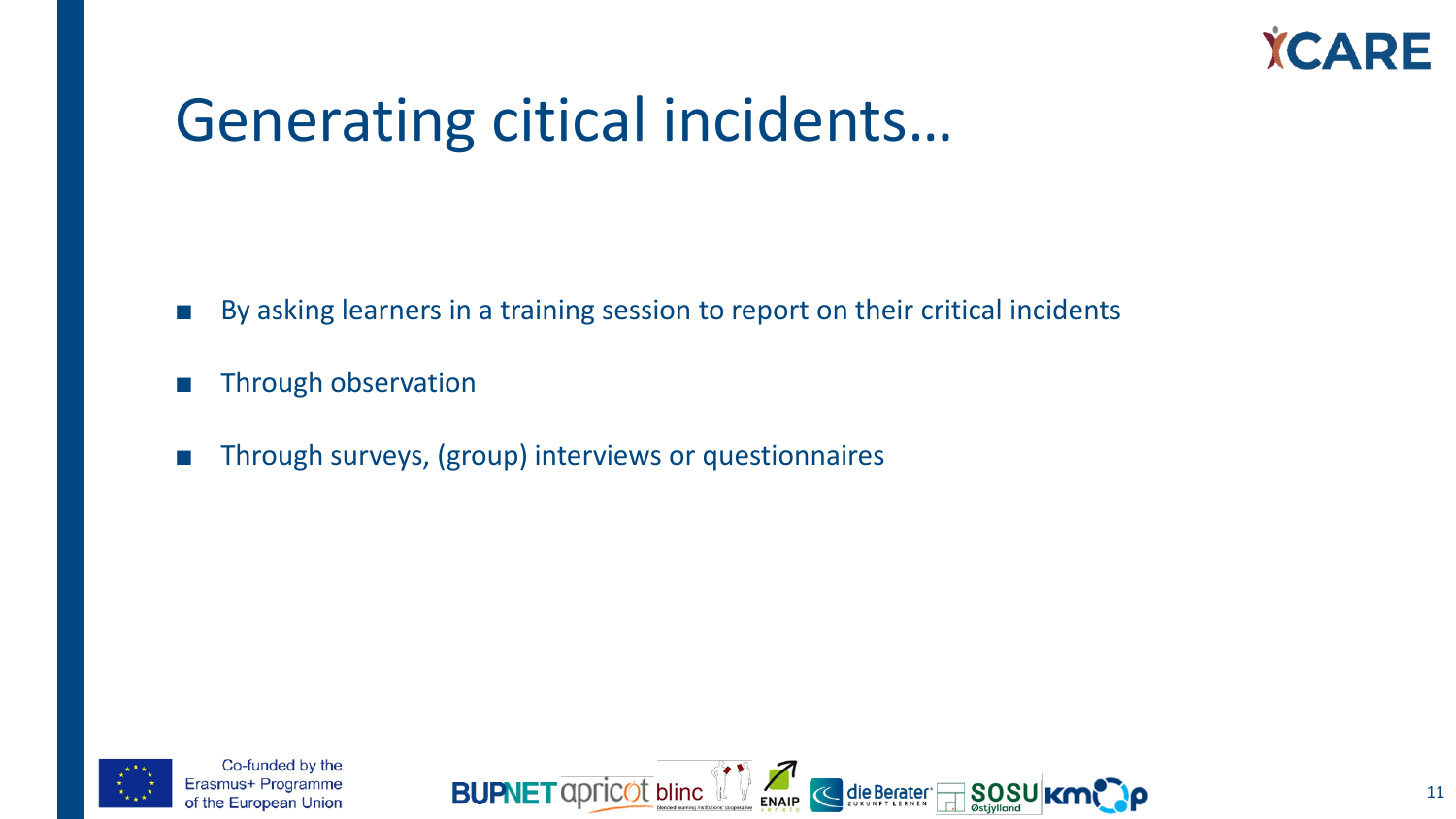

### Conducting Interviews on Critical Incidents – Suggested topics:

- Description of the event G
- How did the event occur?  $\Box$
- When did the event occur?  $\Box$
- Description of relevant details Ģ
- List of those involved G
- Own role in the situation  $\mathbf \Omega$
- Analysis of the incident 0



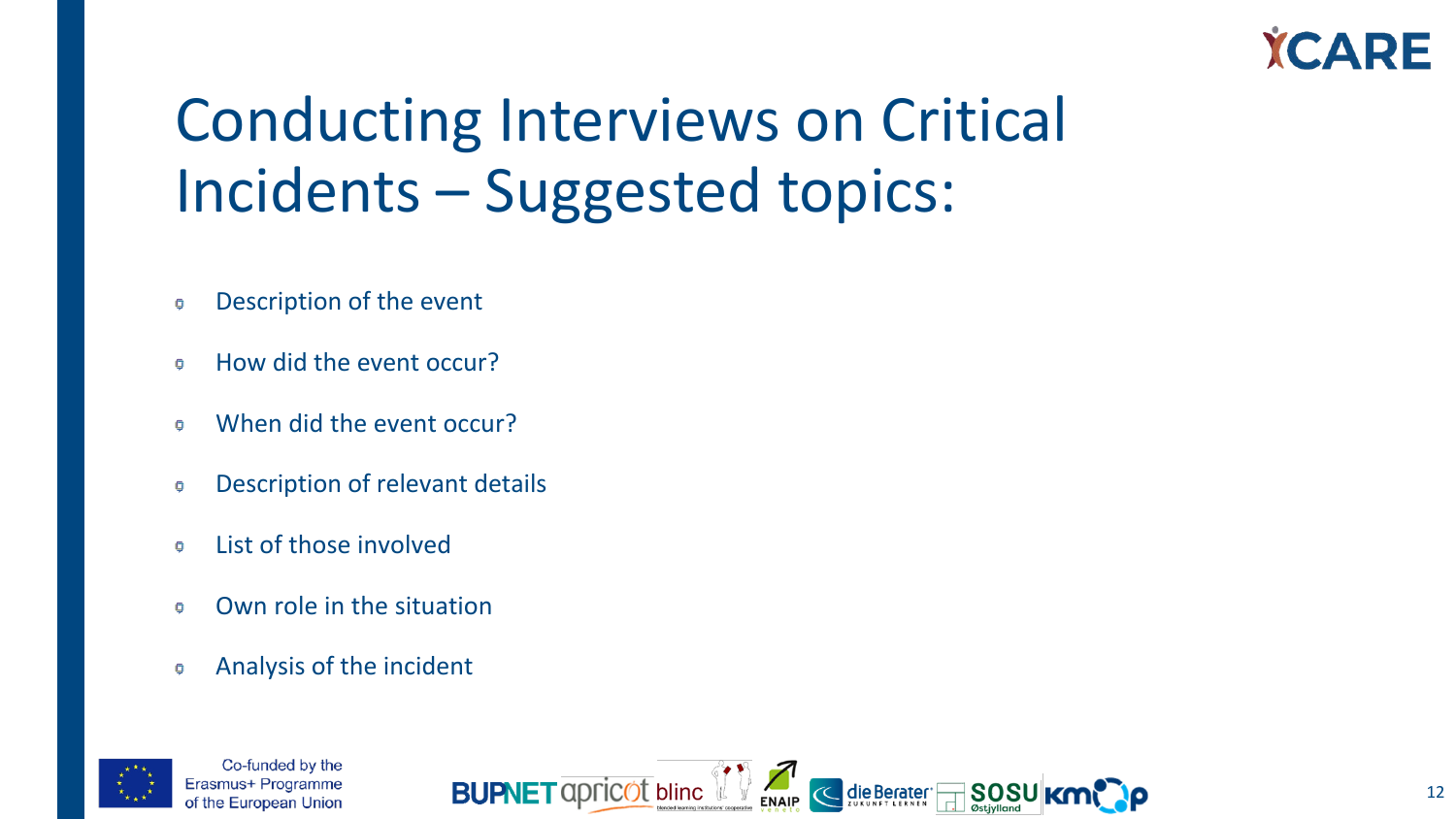

### The Critical Incident Questionnaire

Describe a situation when a person from another cultural background was critical of you and/or involved a conflict.

- 1. Give the situation a title
- 2. What happened? Where and when did it happen? Who was involved?
- 3. What happened before the situation happened that could have influenced them?
- 4. Were there any problems that contributed to a conflict?
- 5. What happened afterwards?
- 6. What do you think was the reason for the criticism/conflict?
- 7. What did you learn from the situation?
- 8. What were your feelings about it?
- 9. Could you have done something different? What would you do differently if it happened again?



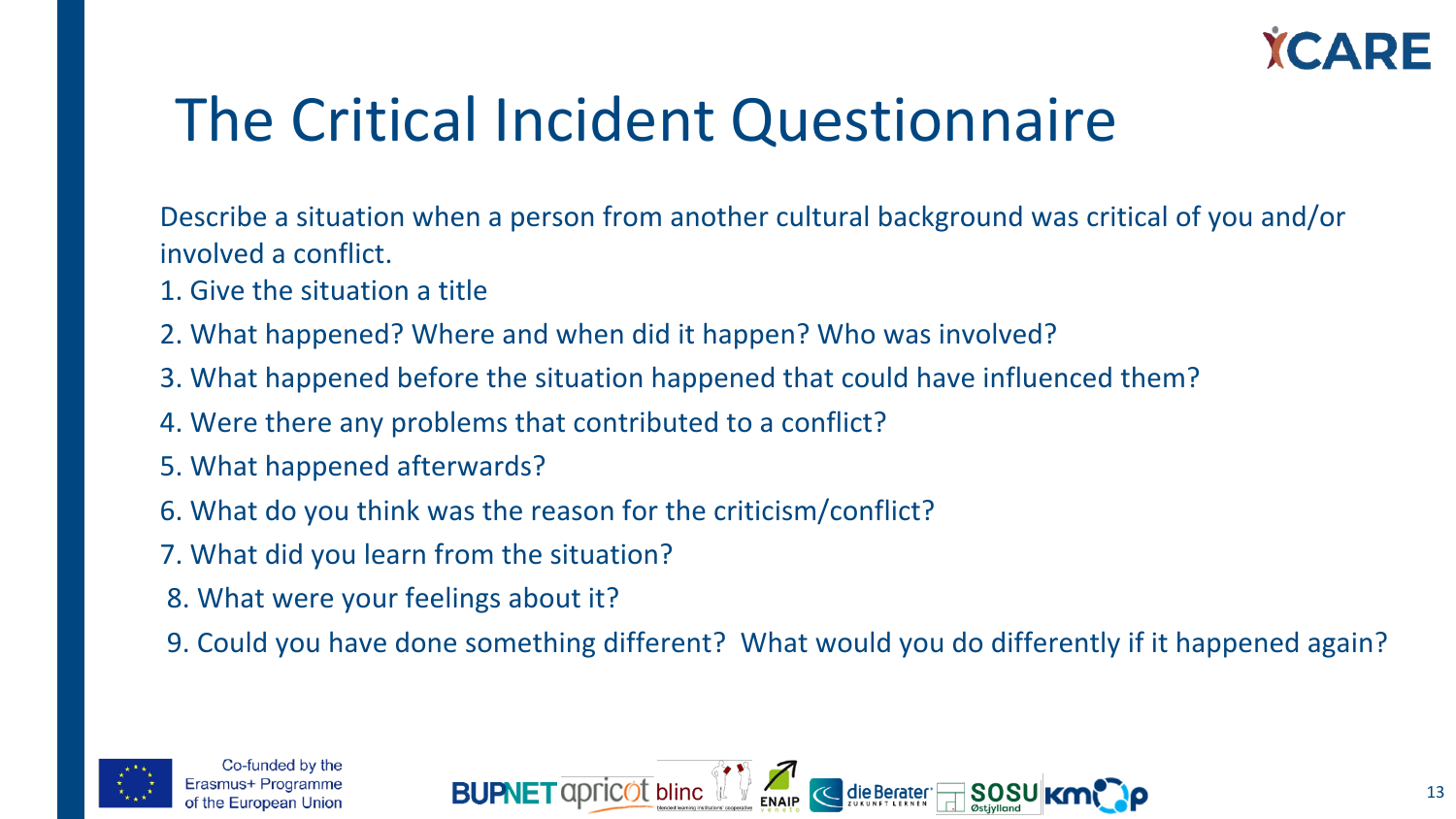# Selecting Critical Incidents for Creating Learning material

- Identify the range of tasks the learner has and the intercultural situations to be anticipated in this context
- Basis for the selection of critical incidents:
	- *relevance*
	- *broadest possible coverage of crucial situations*
	- *possibility of providing an insight into fundamental cultural differences and the problems and misunderstandings that may result from them*



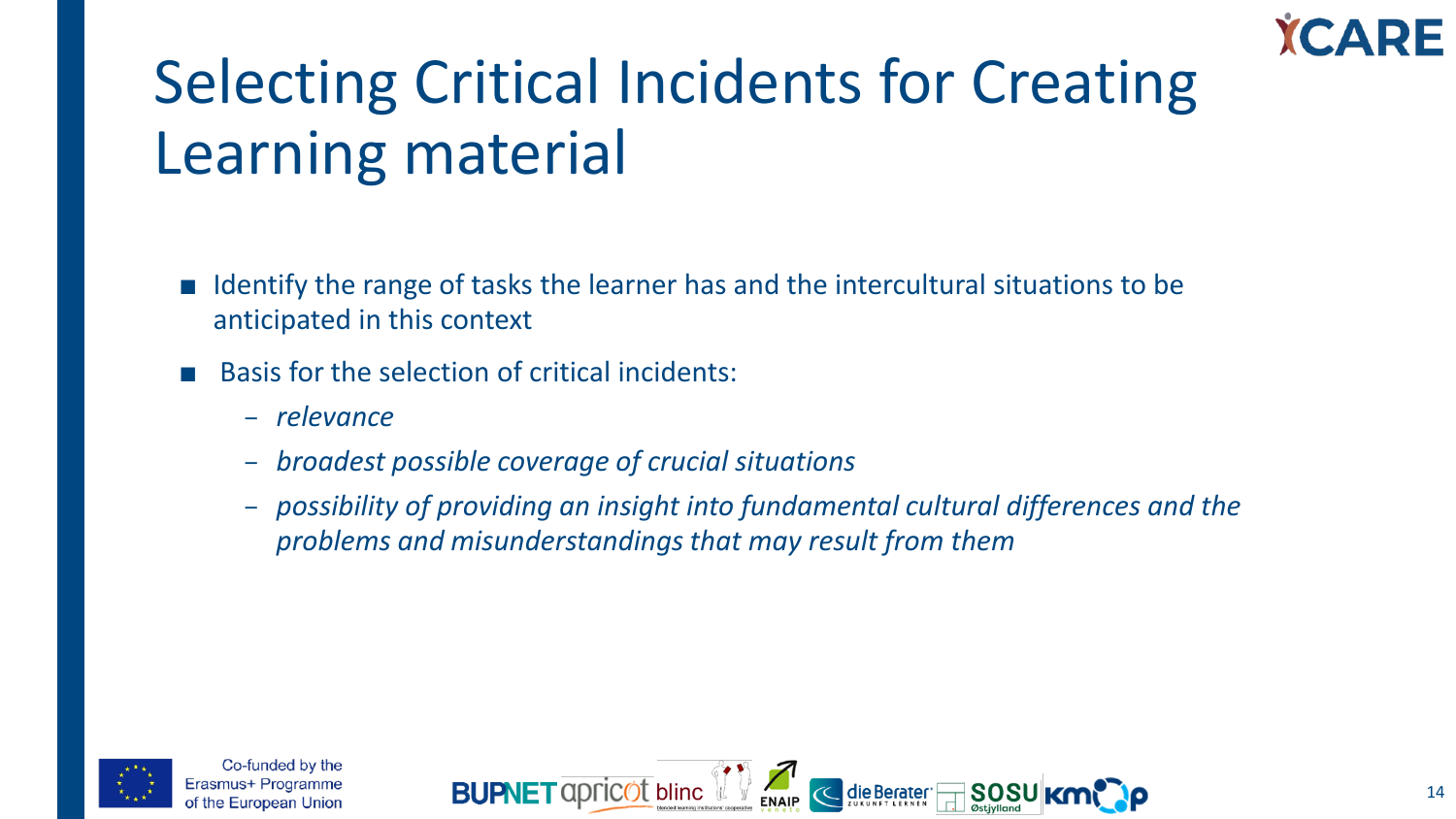### Quality criteria for critical incident episodes

The episode should:

- *be short and concise and contain only the information that is needed for the exercise,* 9
- *not be too complex and focused on one particular aspect,* 9
- *contain enough background information to be able to classify the situation, but not*  Ģ *anticipate the reasons for the events,*
- *not contain clues as to the reasons for certain behaviours* 9
- *be proofread by people from the respective cultural groups involved*





RF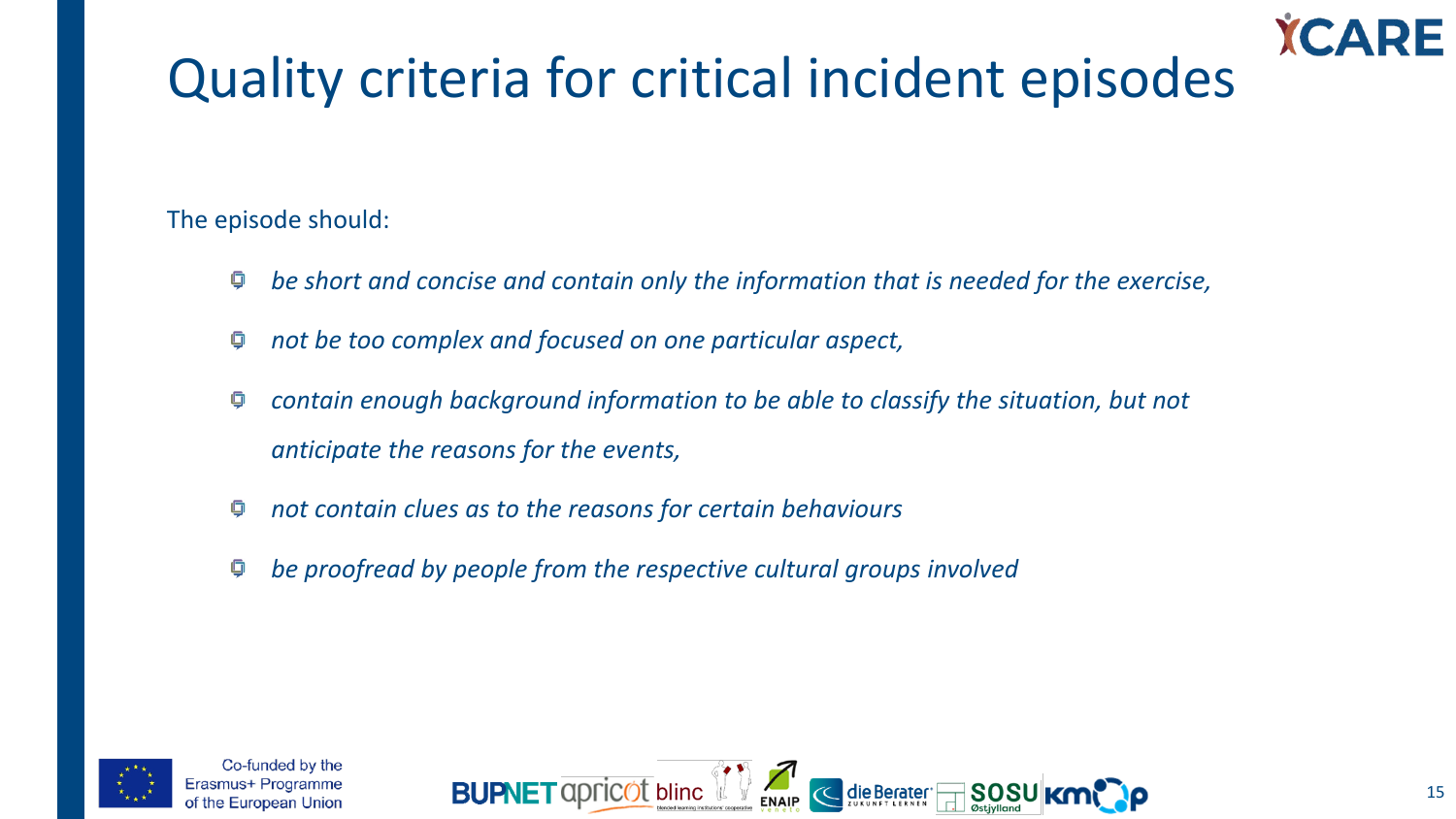

### Using Critical incidents in a Training Session: Discussion of learner-generated Critical Incidents

- Learners are asked whilst taking part in the training, to report on cases they have experienced themselves. If possible, the incidents should be written down with the help of given categories in questionnaires, forms or checklists. It is important that the learners avoid interpretative and evaluative statements in their descriptions.
- The cases are then presented in plenary. This can be done, for example, by collecting the cases in a "wall newspaper" and selecting and discussing individual cases. Possible alternative explanations and courses of action should be addressed in the discussion of the cases



Co-funded by the nus+ Programme f the European Union

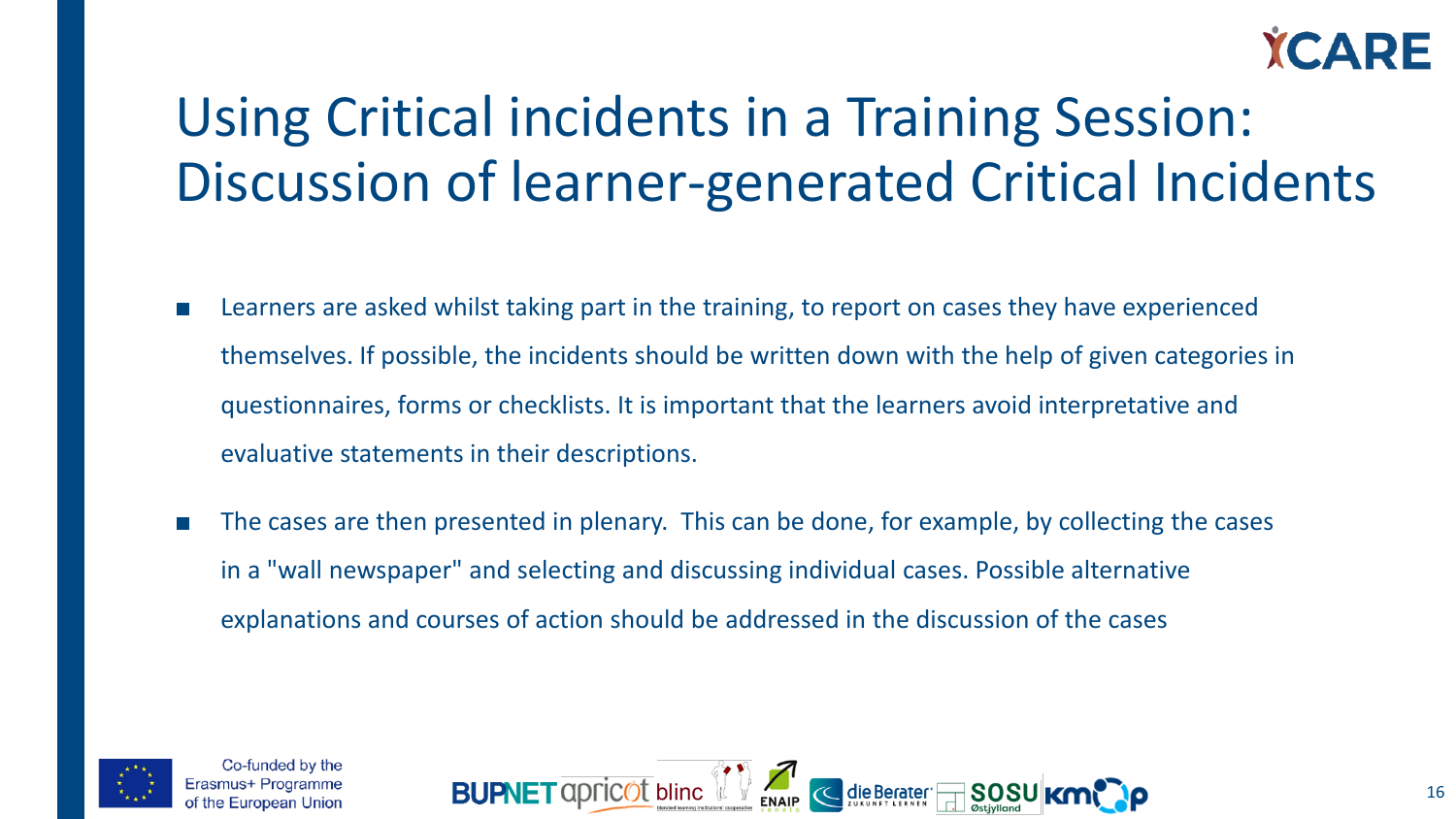

### Using Critical Incidents in a Training Session: Critical Incident Exercises

Learners first work through an episode individually. Then they can be guided to reflect individually or in small groups on possible explanations with regard to the perception, interests and intentions of the persons involved as well as possible consequences and further developments of the case described. The results are then discussed in plenary.

The episodes can be prepared and used in different ways:

- 1. The episodes are described in the "first person" from the point of view of the different persons involved. In doing so, different intercultural orientations of the persons concerned should become clear.
- 2. The episodes are described from the point of view of an expert or a neutral observer. The learners should then retell the case from the perspective of the persons involved in the first person, expressing their respective self-images. Then they have to work out the external images that the people involved<br>have of the others as well as the reciprocal external images (i.e. the external images in relation to myself that I think the others supposedly have).
- 3. The episodes are written as open cases from the perspective of an outside observer. The learners can work out different perspectives and form their own hypotheses that relate to differences in cultural orientations. In addition to the pure case description, interpretation aids can be used. Interpretive aids can contain clues that can contribute to the interpretation of the case at hand, such as information about values, behaviour or forms of communication of the respective cultural communities.



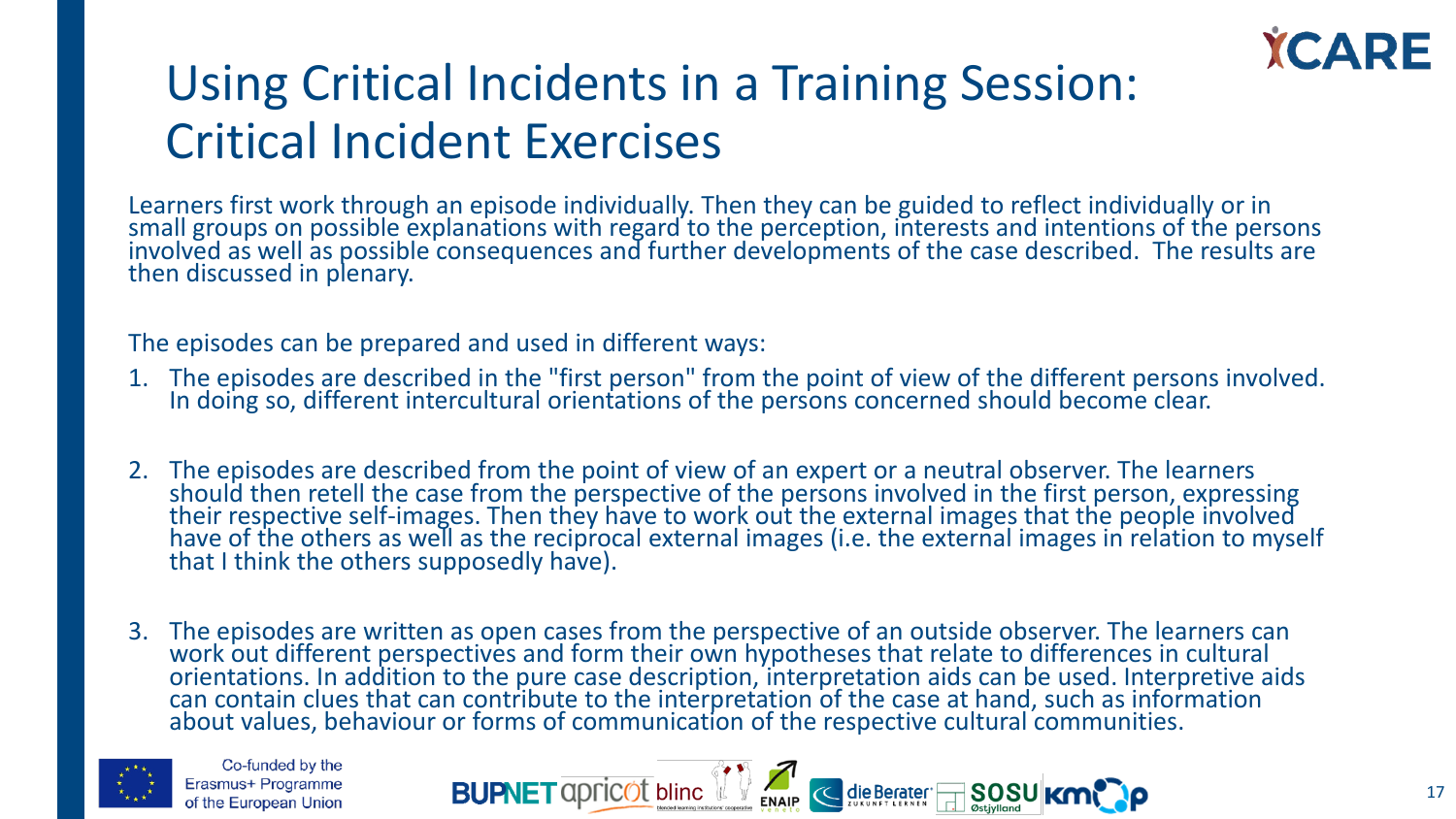

### Using Critical Incidents in a Training Session: Cultural Sensitizer

- The cultural sensitizer is an individual learning activity
- In the cultural sensitizer each critical incident episode is followed by three, four or five interpretations.
- Alternative explanations can be developed by experts based on research or questioning members of different cultures about possible interpretations.
- The learner chooses one of the interpretations, then checks to see whether it is the preferred interpretation.
- Subsequent feedback is given to the learner on their choice. Having chosen the most appropriate explanation the learner receives a positive feedback, some additional information about the role of cultural aspects in the situation and then continues with the next episode. After a less appropriate choice there is a discussion about why the interpretation is not the preferred one. The learner will be asked to read the episode again carefully and choose an alternative. The training material can be presented in the form of a book or via internet/e-learning. Both can be worked on without any help or under guidance of a coach.



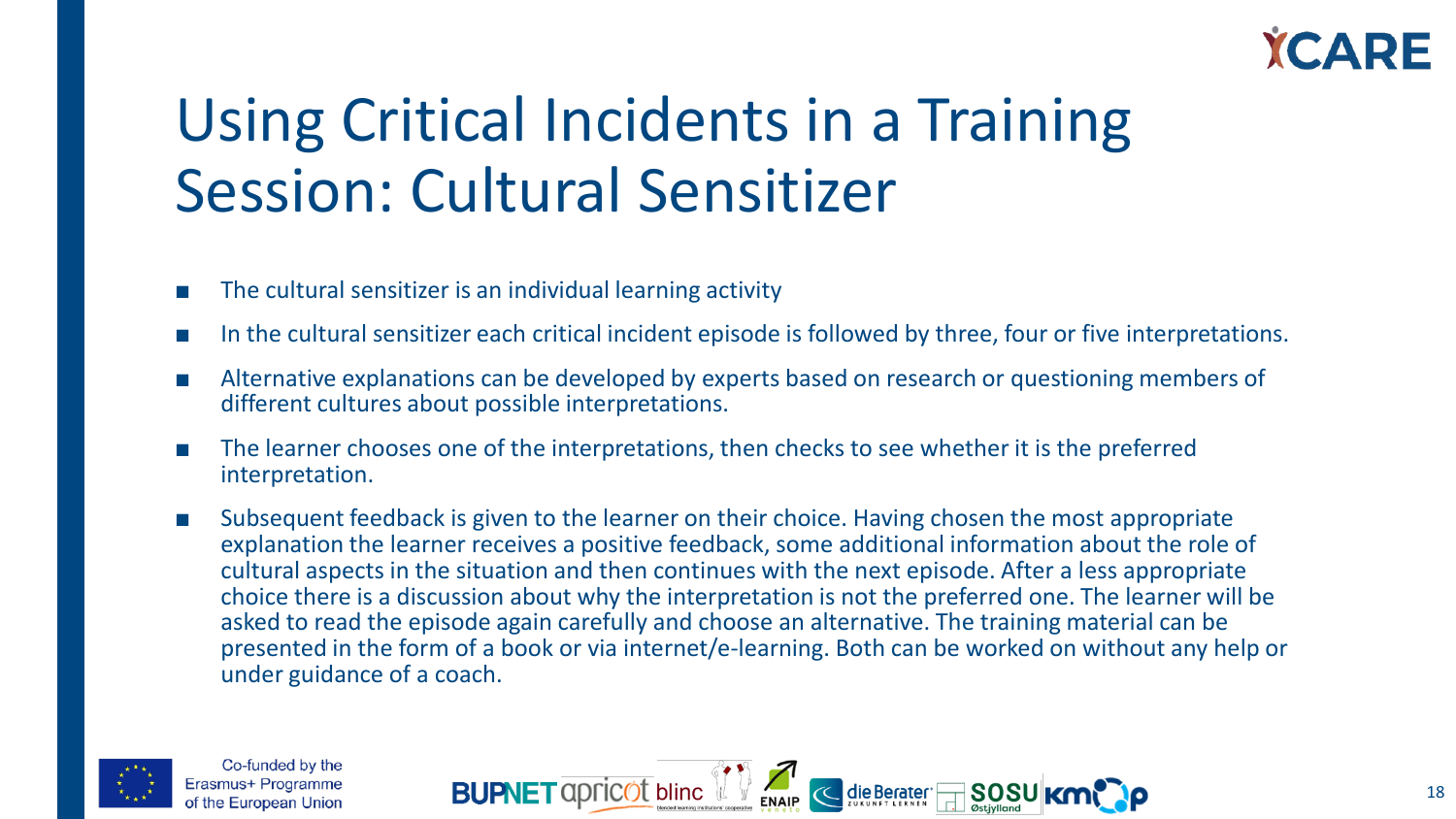

# Using Critical Incidents in a Training Session: Critical Incident Role Plays

- It is also possible to combine critical incident episodes with role-playing. When using role-play small groups of learners choose a critical incident episode, assign different people to play each part, decide upon the basic elements of the dialogue and then play out the episode for the whole group. A good question for trainers to use following the role play is:
	- *What did you learn above and beyond what would you have learned by simply reading the episode?*
	- *You might also assign a group of observers who can give feedback to the role-players after the role-play.*



Co-funded by the rasmus+ Programme of the European Union

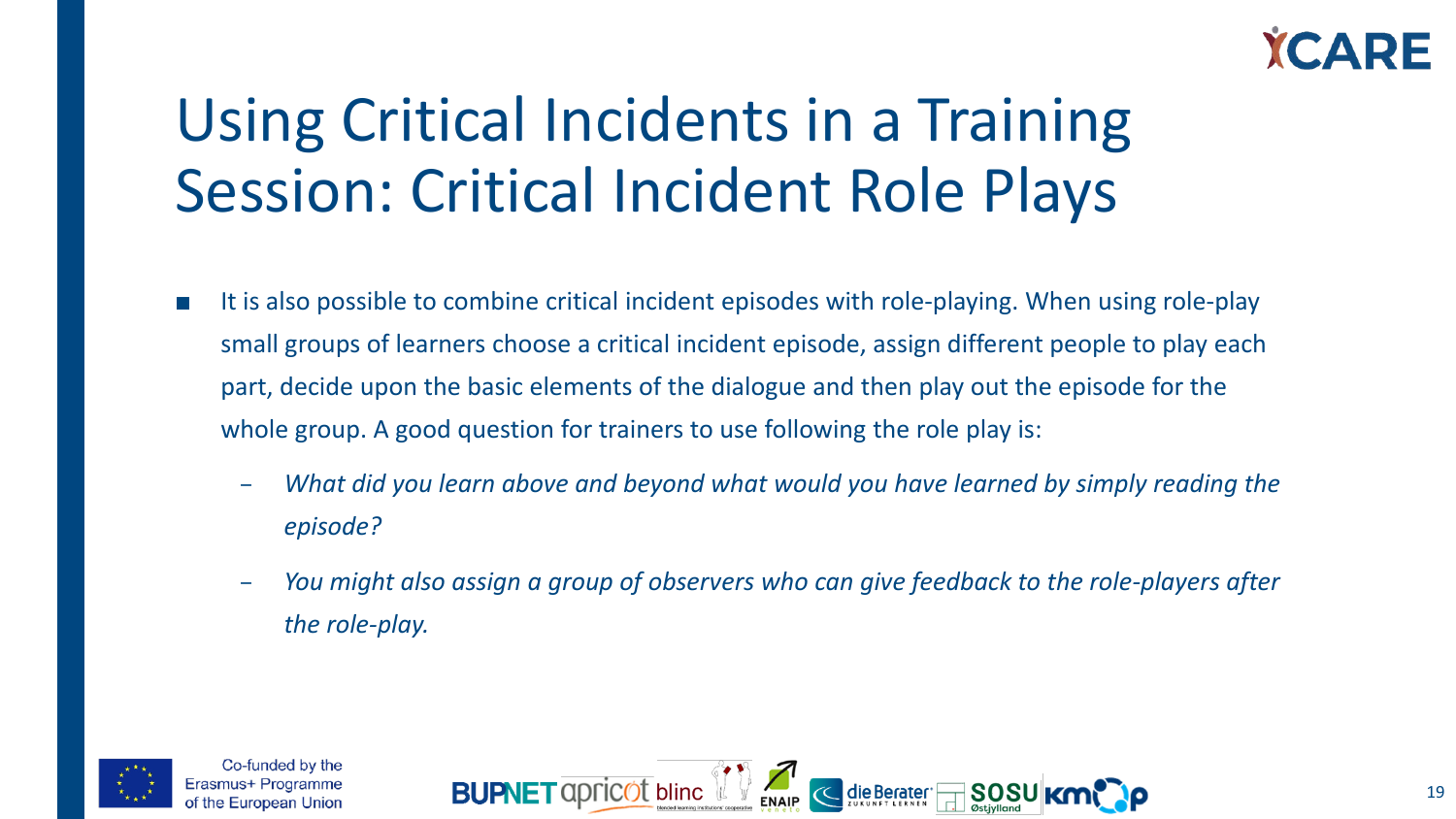

**YCARE** 

Think about how you can make use of the Critical Incident Technique for your training and make yourself a plan.

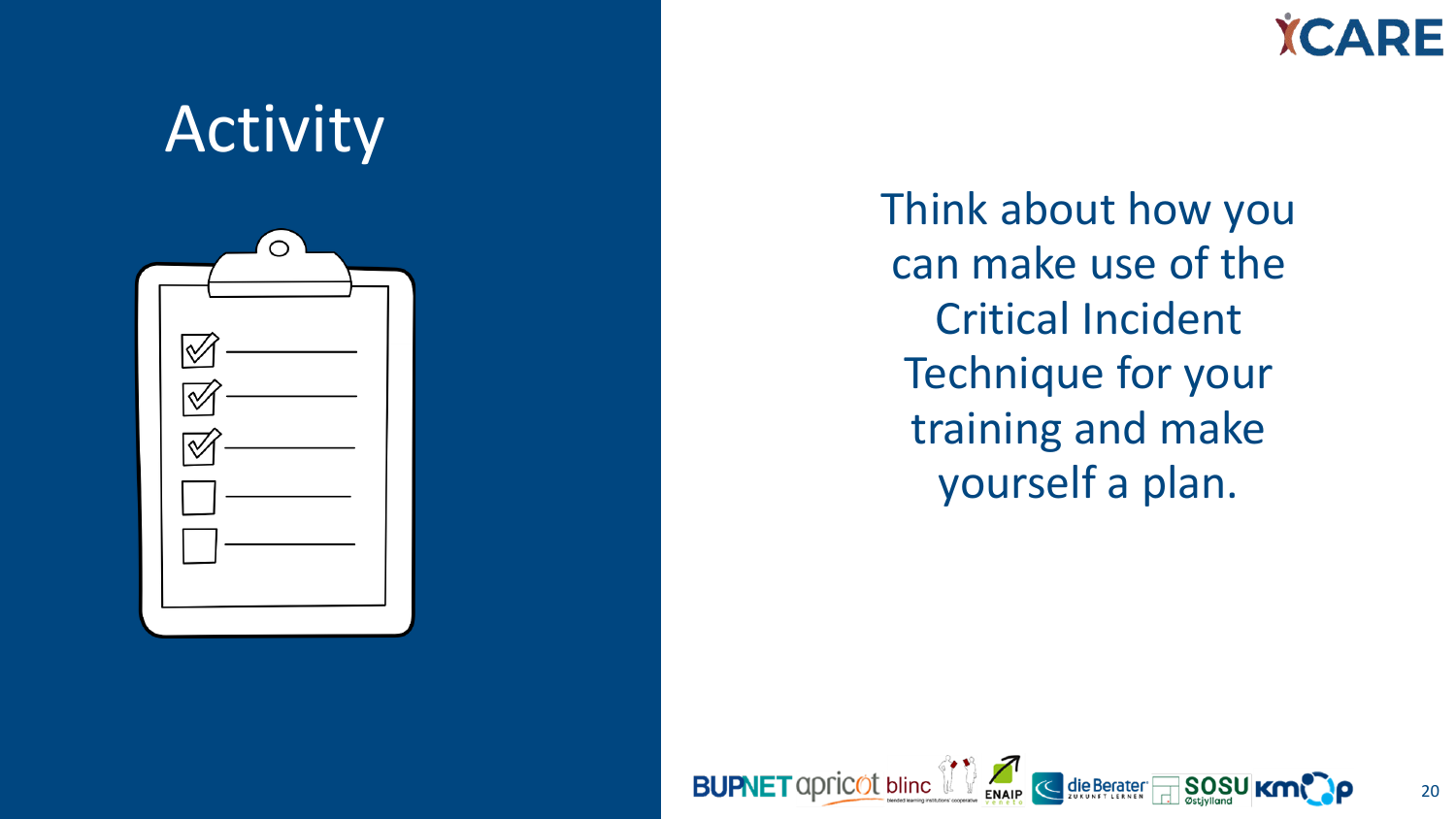

# CREATING ROLE PLAYS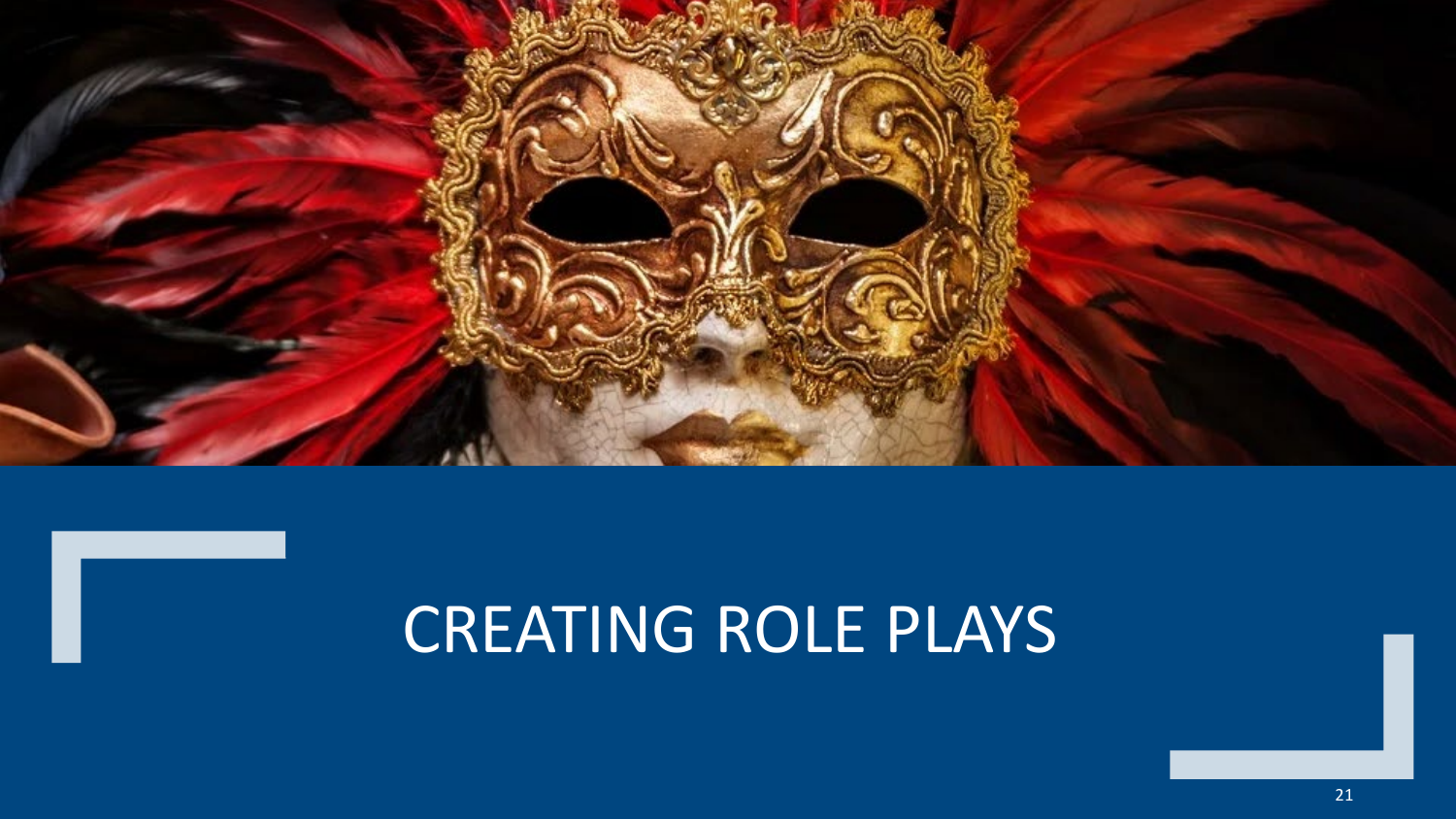

### Benefits of role plays

- ģ Participants get a clear sense of identifiable skills in interpersonal situations, mechanisms and the impact of things done effectively and ineffectively
- Participants have an opportunity to feel what it is like to try out new or enhanced skills
- Participants get a chance to feel what it is like to be in another role
- By recording the role play on video, participants have the possibility to analyse and watch out for ģ subtleties of their behaviour repeatedly



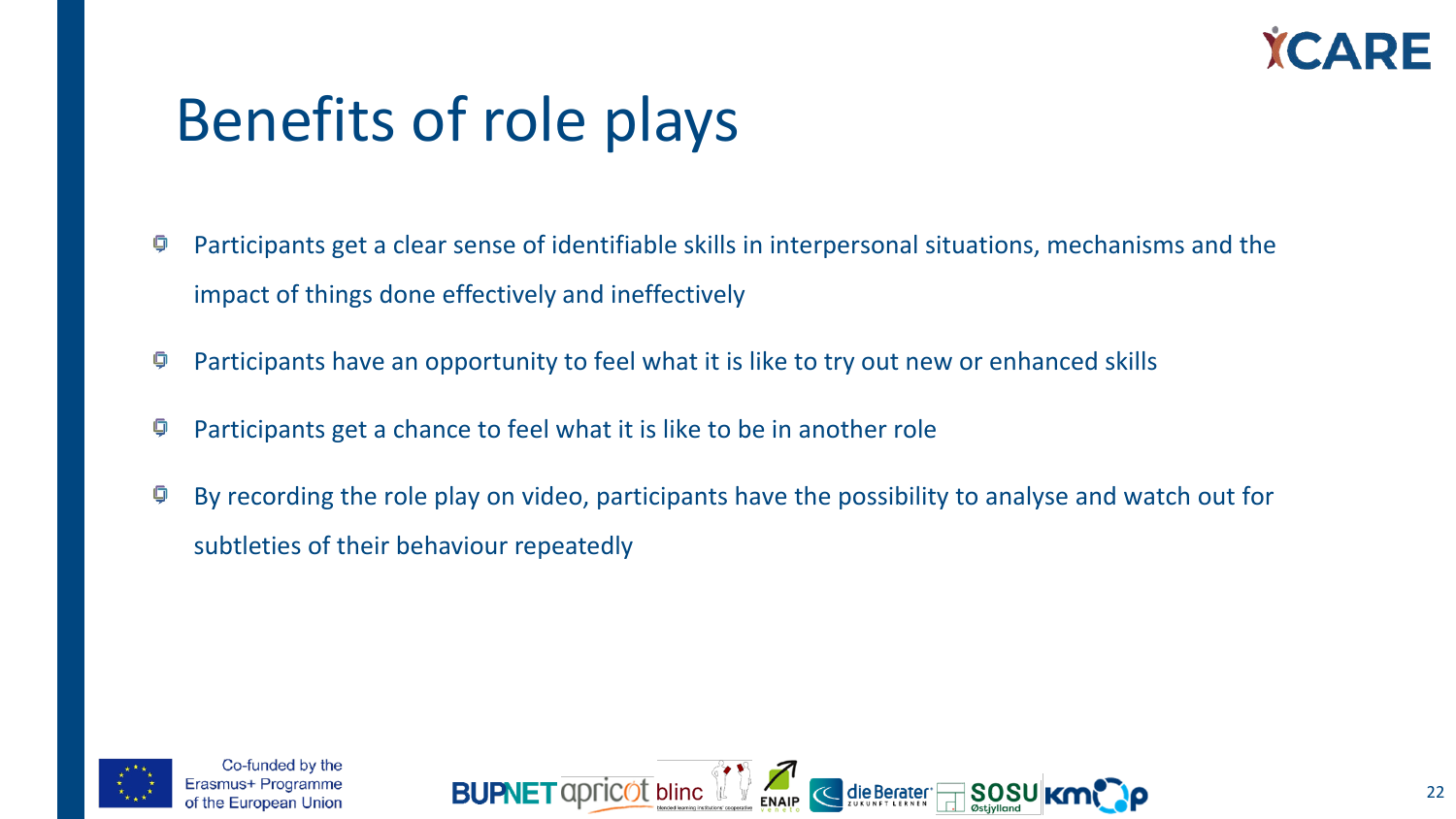### Elements of a Role Play

### 1. Scenario

- Description of the situation
- Description of the conflict / background of the conflict
- 2. Scripts / Roles
- Dealing with space
- − Dealing with time
- − Handling of social relations (hierarchy, individualism or collectivism)
- Use of verbal and non-verbal communication (formal or informal, direct or indirect, tolerance for conflicts, way of addressing each other, courtesy)

### 3. Tasks

- Planning (e.g. a celebration, the construction of something)
- − Negotiating (e.g. a contract)
- − Discussing (e.g. a controversial topic)
- − Giving feedback (e.g. with regard to motivation)

### 4. Instructions

- − Actors (e.g. clothing, amount of time)
- − Observers (e.g. paying attention to communication, problem-solving)
- − Conductor (introduction, procedure, debriefing)



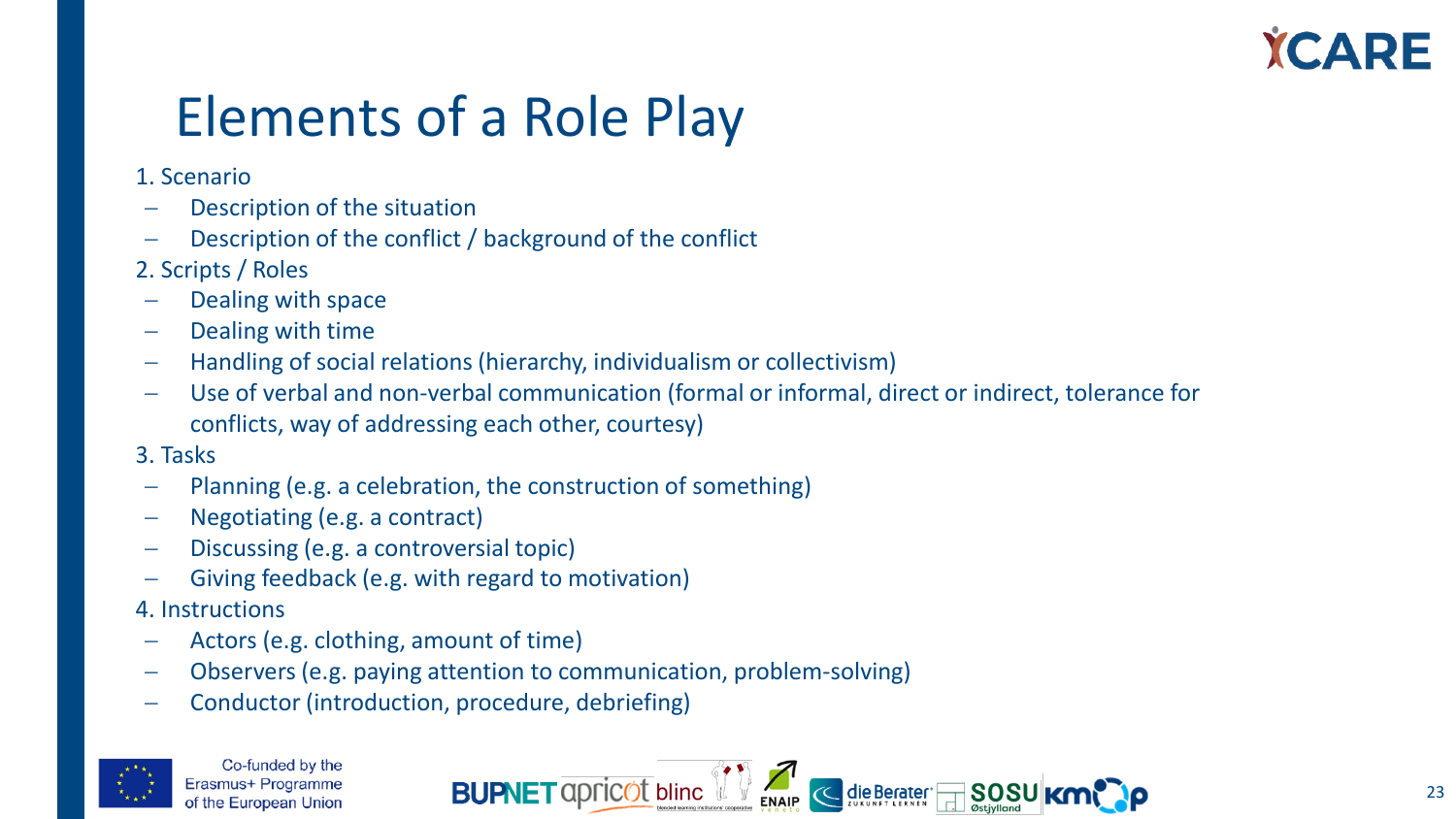

### Conducting a Role Play

- 1. Introduce the role play approach: Share goals and ensure understanding
- 2. Share the background of the situation and hand out the scripts
- 3. Recruit volunteers to play the roles and outline what the observers must do
- 4. Give participants time to prepare for the task
- 5. Set the scene and start the role play
- 6. Stop the role play
- 7. De-role actors
- 8. Facilitate a debriefing
- 9. Discuss different approaches and help participants to draw conclusions



Co-funded by the Frasmus+ Programme of the European Union

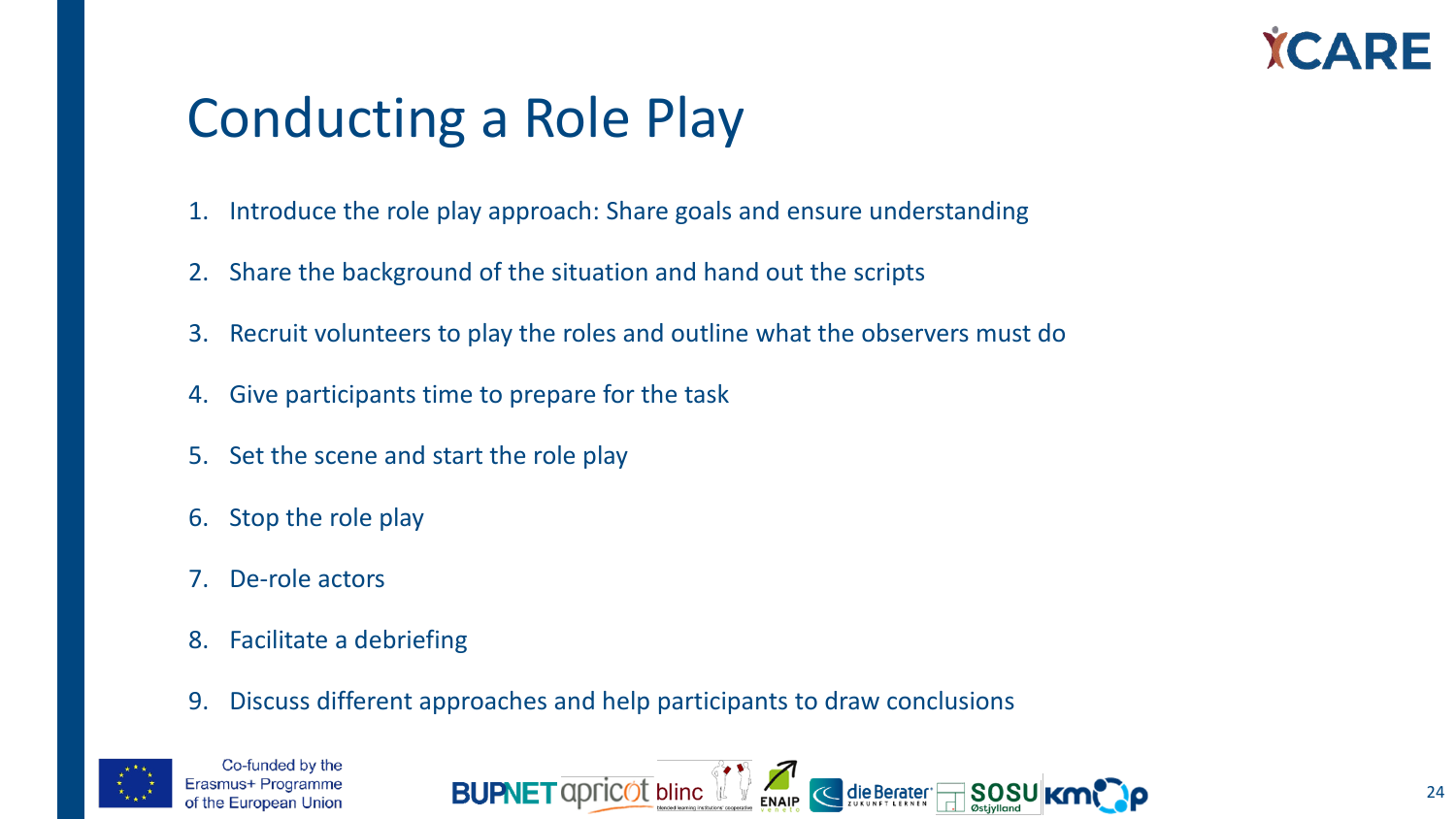

**YCARE** 

Think about how roleplaying could meet the needs of your learners and how you can integrate this methodology in your training activities. Make notes on your ideas.

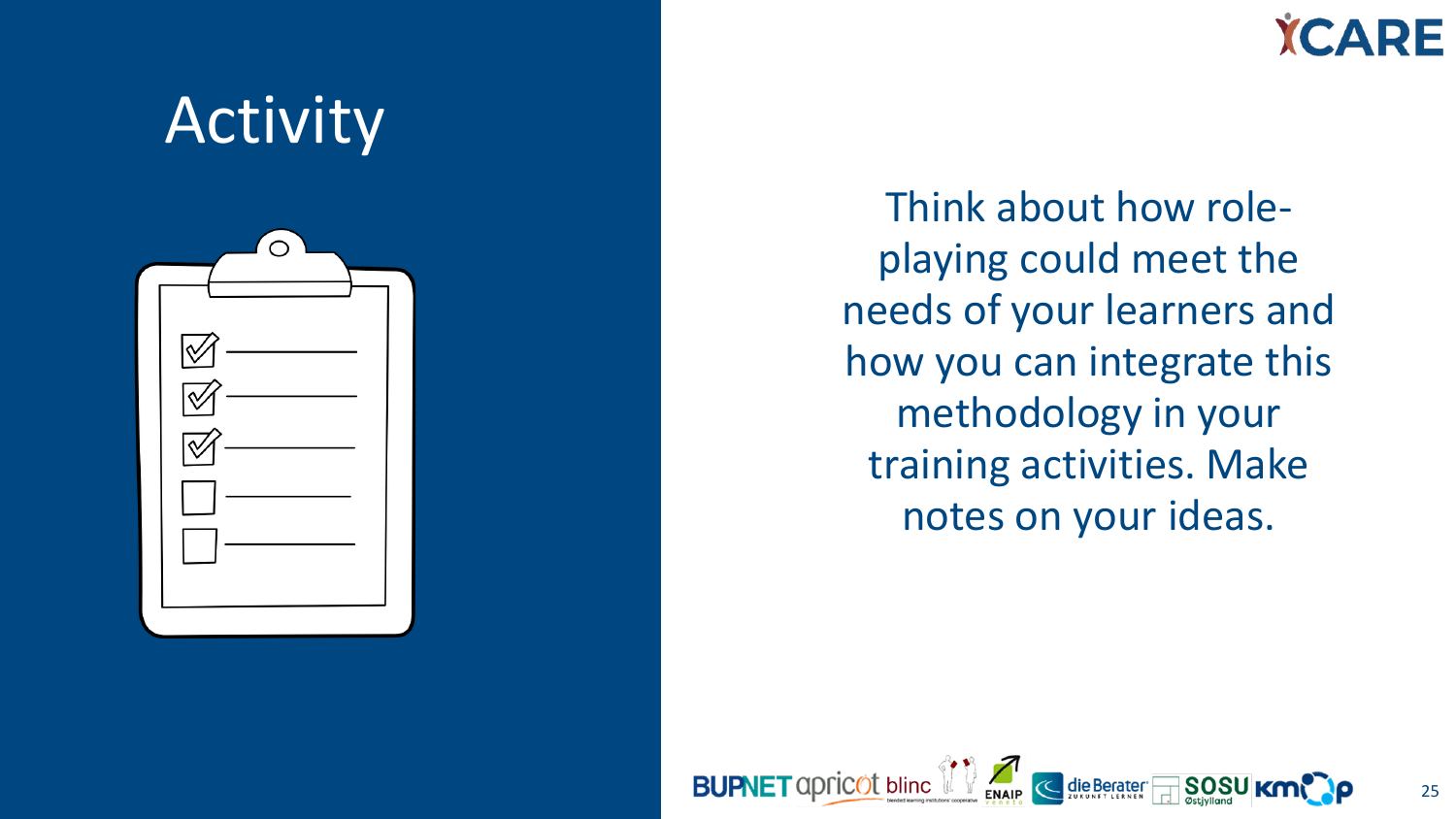

USING VIDEO AND FILM IN INTERCULTURAL TRAINING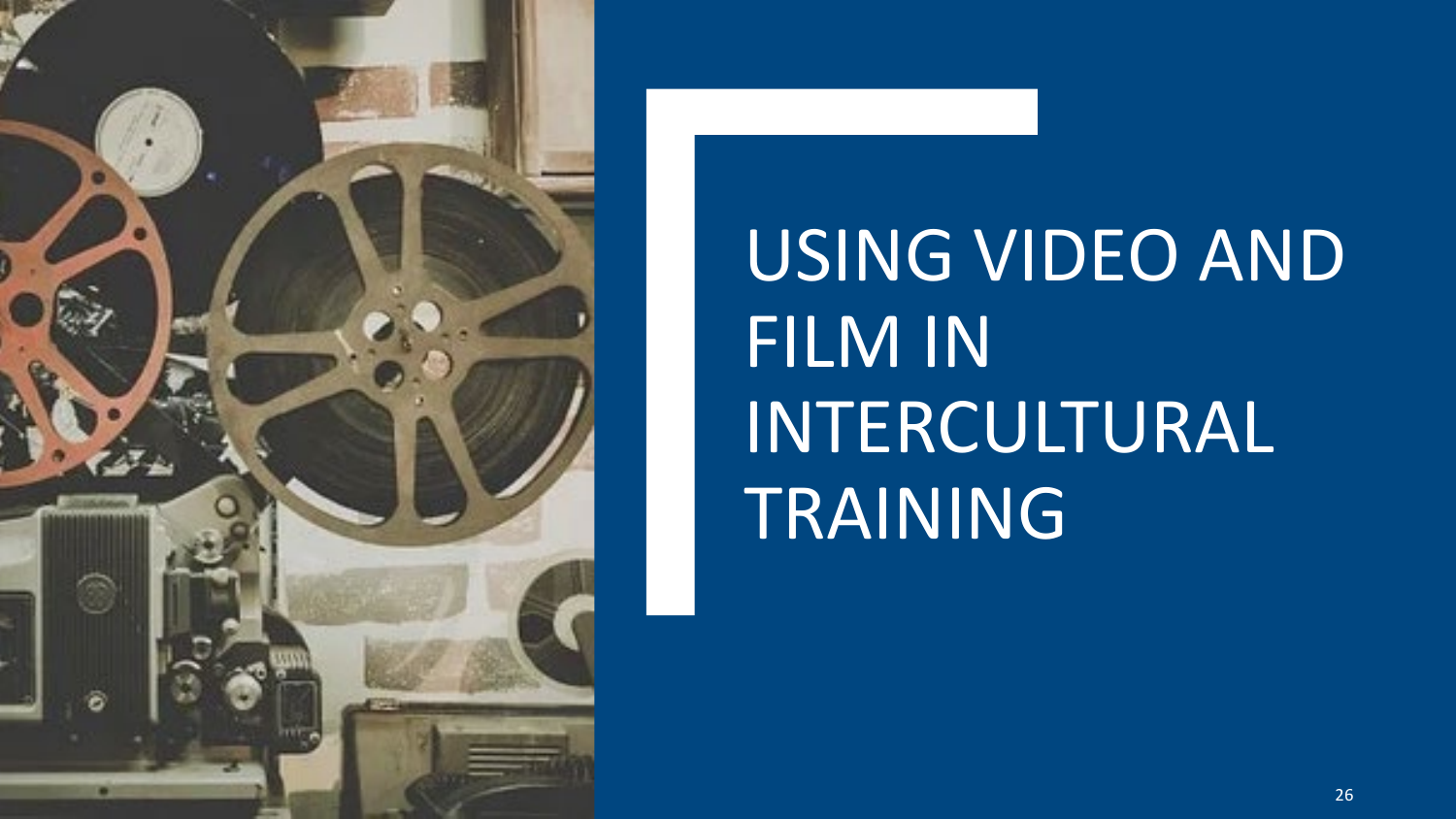

# Benefits of Using Video and Film in Intercultural Training



Video and film can be used for both awareness and behavioural skill training



It stimulates cognitive as well as affective learning



The medium of film comes the closest to reflecting real-life situations familiar to the trainees. It can show positive or negative consequences of a behaviour



In contrast to other methods film shows non-verbal patterns of communication very effectively



It provides entry into topics that seem too controversial or too uncomfortable for many educators to address in other ways



Co-funded by the Erasmus+ Programme of the European Union

**BUPNET** apricot bline  $\begin{bmatrix} 1 & 1 \end{bmatrix}$   $\begin{bmatrix} 1 & 1 \end{bmatrix}$  die Berater F SOSU<sub>KM</sub>e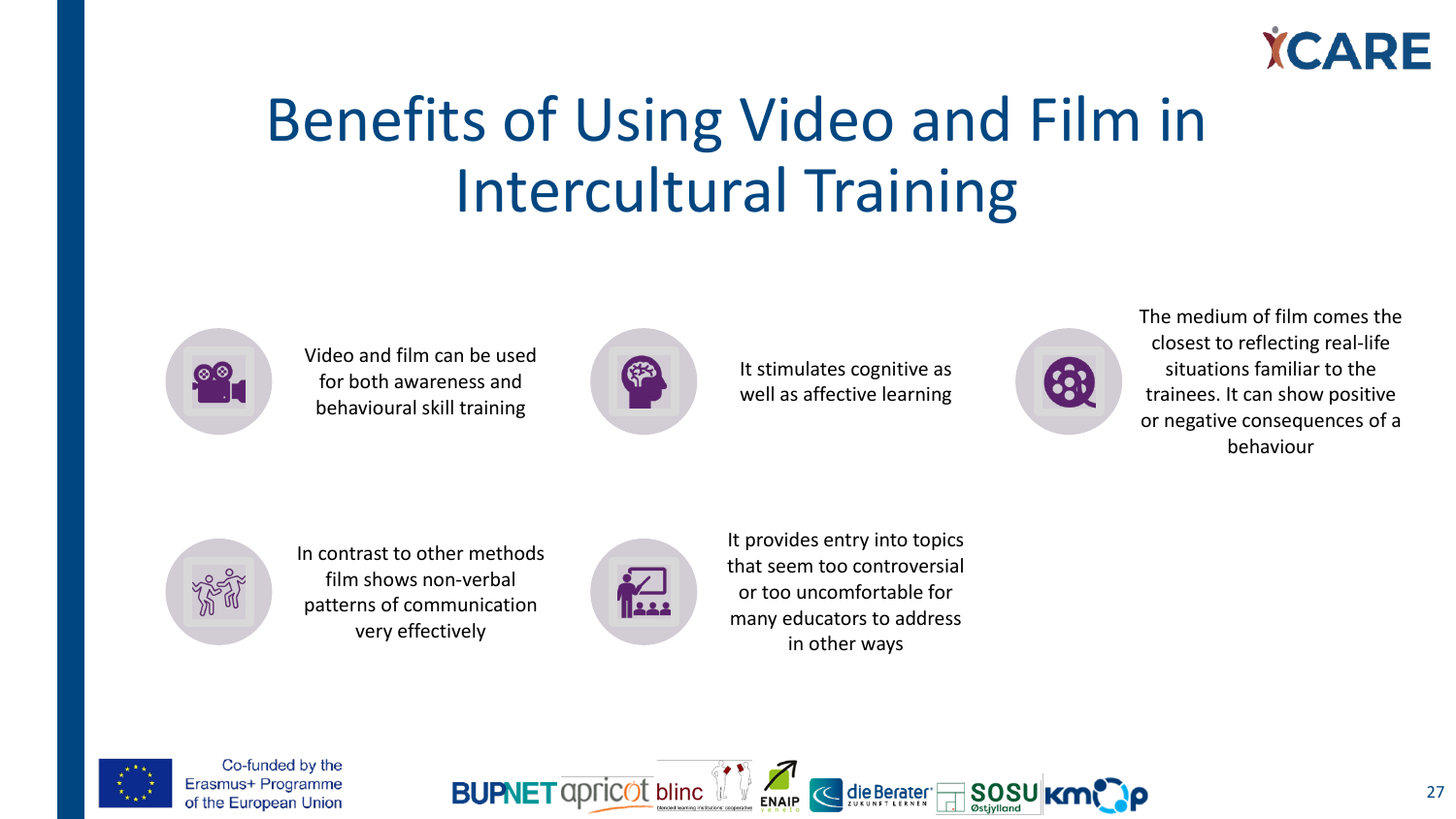

### Forms of Films or Videos to use

### ■ Professional training videos

- Feature movies made within other cultures or films made by members of your own culture that deal with intercultural issues can be analysed in a training session, as well as YouTube video, series, commercials, news or talk shows
- Documentaries can highlight the specific problems faced by people from other cultural, social and economic backgrounds
- **Or record your own material!**

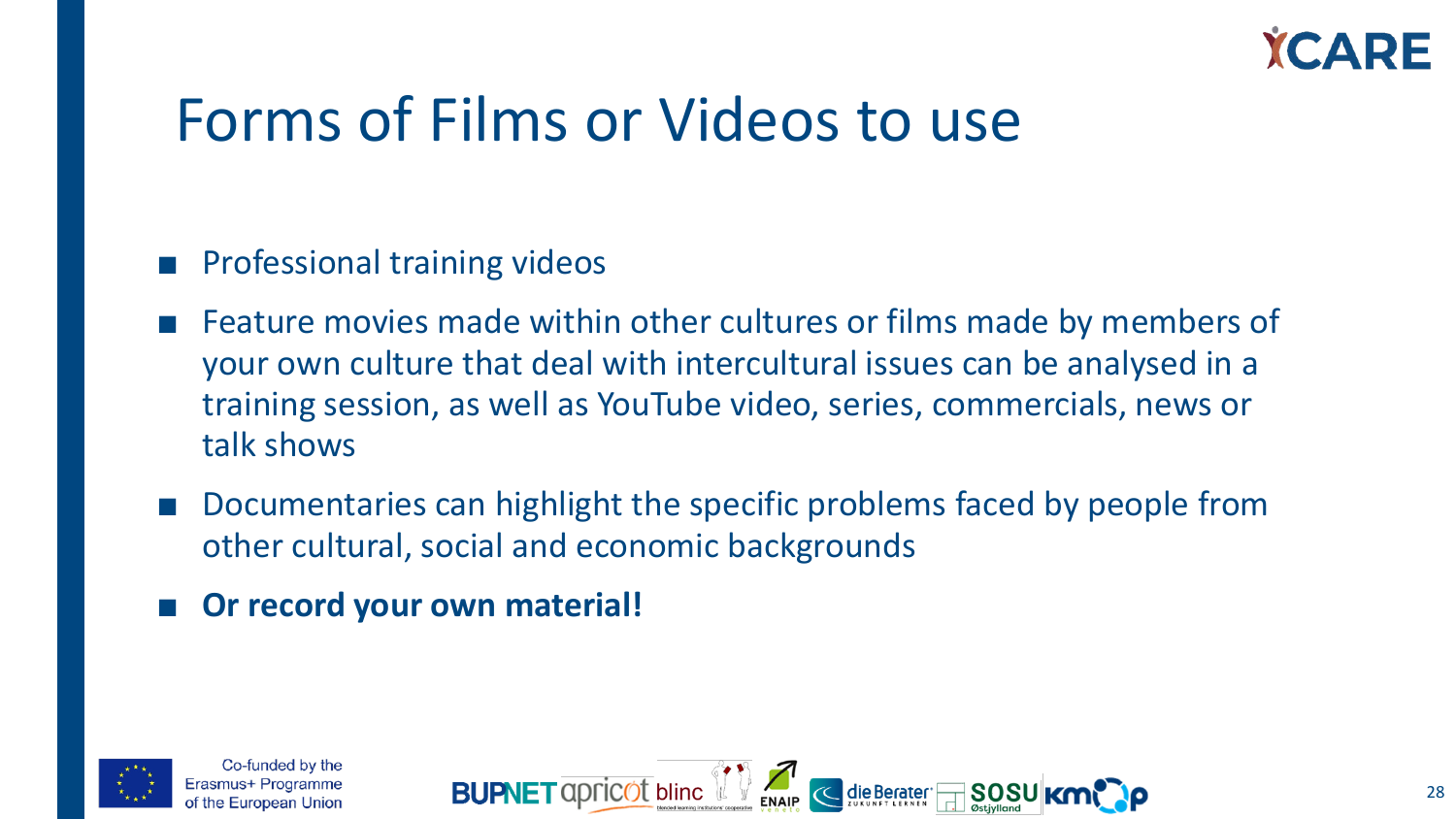

### Record your own material: Possible uses

- You might develop your own case studies (for example from critical incident episodes) and use them as training material.
- If you train people from your own culture you might show a self-produced documentary on values and traditions from people of the culture your trainees deal with. Alternatively, you might use a self-produced film about your own cultural traditions and values when training someone from<br>another culture or country. Analysing and discussing these kinds of films can help to raise cultural another culture or country. Analysing and discussing these kinds of films can help to raise cultural awareness by reflecting on attitudes and emotions towards other cultures.
- Video can be used to record learners practicing skills and then played back for evaluation. This allows the participants to improve their individual abilities in specific areas.
- A video produced with the learners during the training can be used to document the learning process. You may tape group discussions, simulation games or other exercises in order to repeat things and reinforce what has been learned.
- Additionally the learners may be given the task to produce their own video in form of a play, a commercial, an interview, an instructional film or a video collage on a certain cultural or intercultural issue. By planning their own production the learners have to be very creative and reflect on the subject of their film very intensively. Actively participating in the learning process can be highly motivating and raise the trainees awareness of intercultural issues.



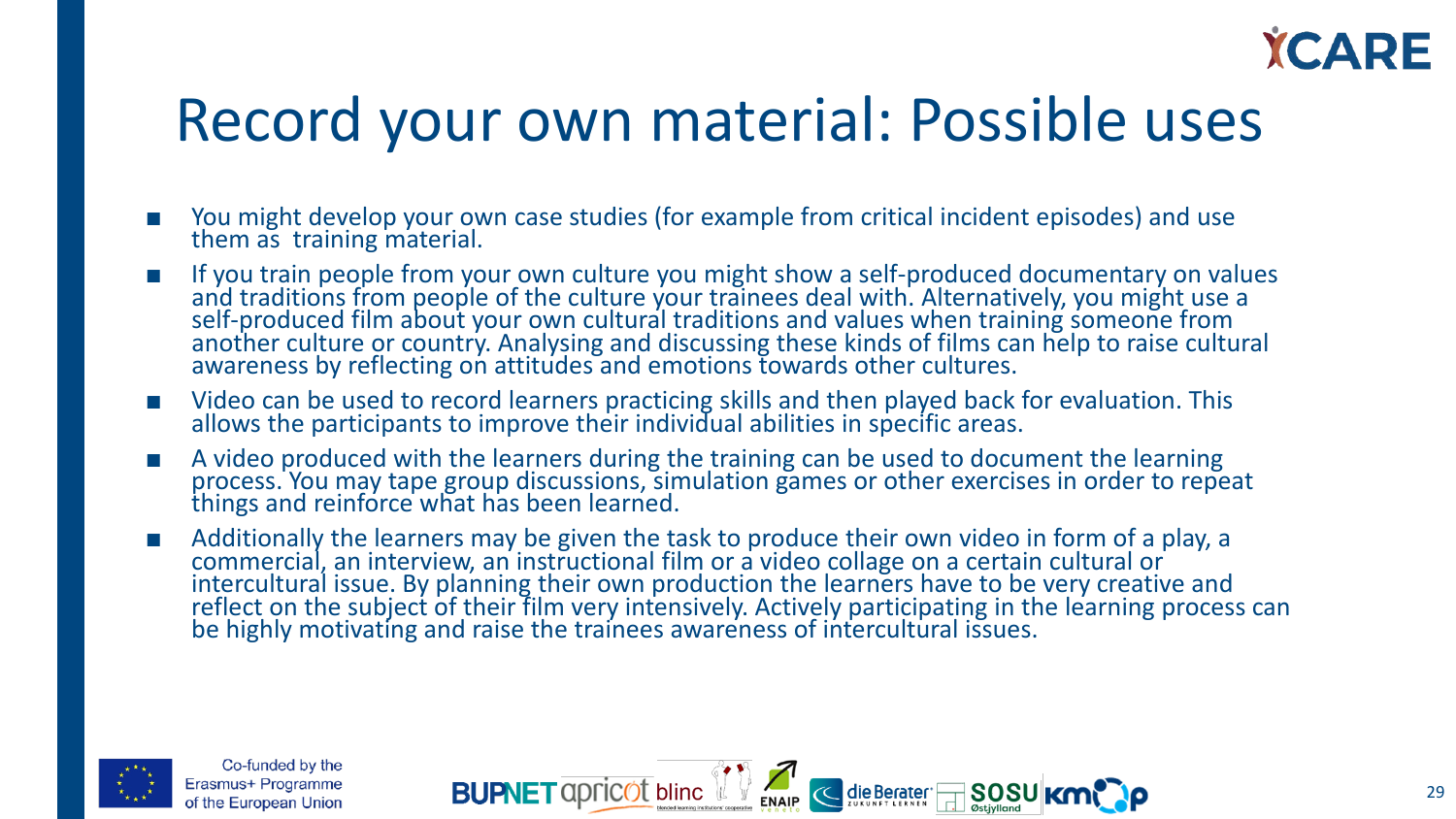Record your own material: Questions to answer before you start.

10 Who do you want to reach?

 $\bigcirc$ 

What do you want to achieve?

 $\begin{bmatrix} 0 \\ 1 \end{bmatrix}$ What kind of approach will support the aim of the film?

**k**a What resources can you use for the production?



Is film the appropriate media for the content and aims of the training?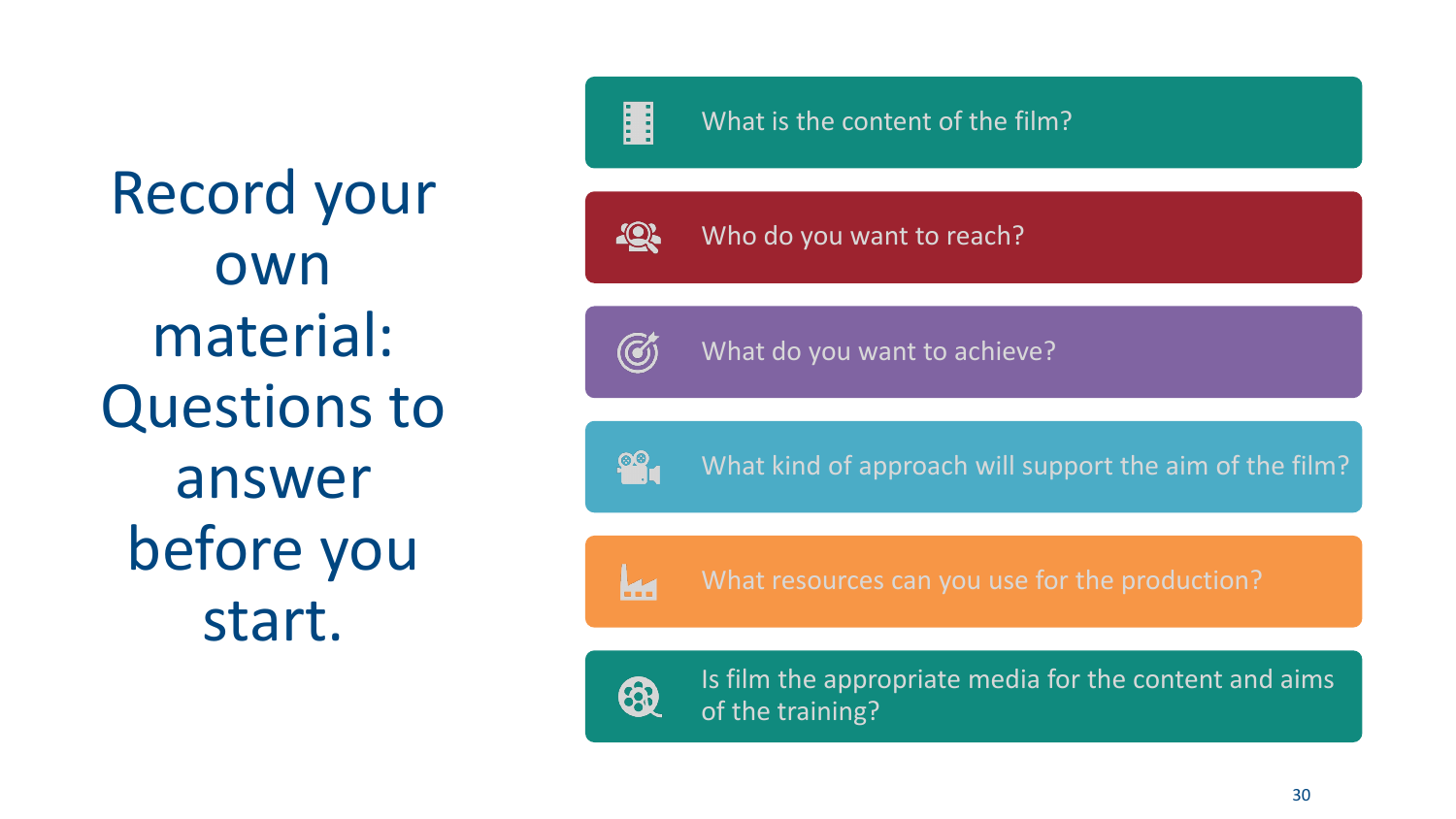Record your own material: Create a script and a storyboard.



Next, you must create a more detailed plan including the storyboard, the technical equipment and staff required and the amount of time, finance and other resources available for film production.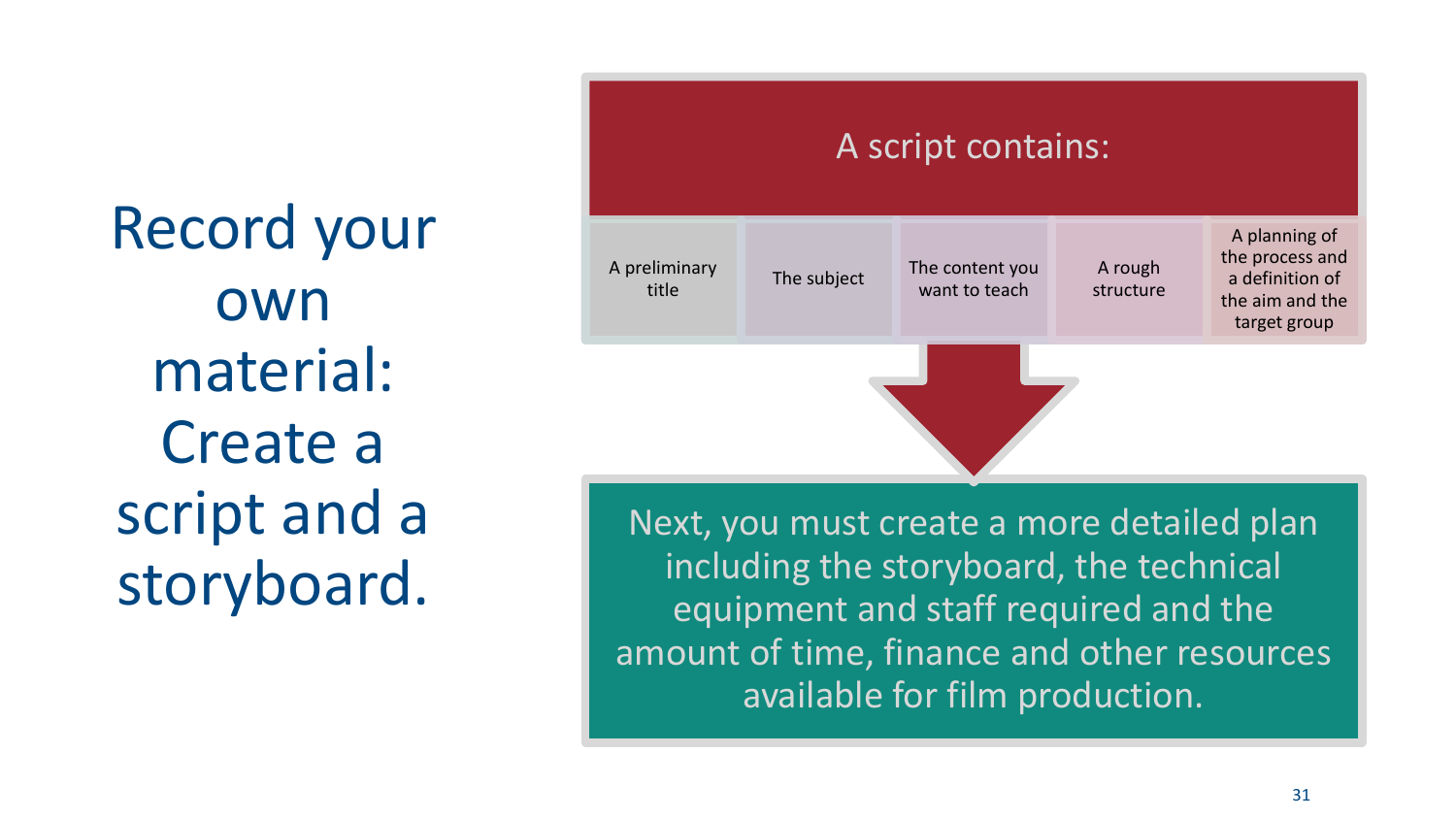

### Showing films in a training session

- Take care to note the major targets for the session and the specific objectives for the use of video
- Tell the viewers what to expect, giving special attention to elements that are emotionally sensitive
- Give viewers instructions on what they should especially attend to. Some viewers might be asked to pay attention to the dialogue between two actors while others watch their actions. You can also give groups of viewers one or two questions to think about as they watch the video. Specific tasks produce more focused observations and richer follow-up discussion.
- After having watched the video start by asking for general reactions in order to give the viewers a chance to voice their strongest responses and feelings before moving into the planned debriefing. In the discussion ensure that the tasks assigned to the viewers are highlighted and given special attention.



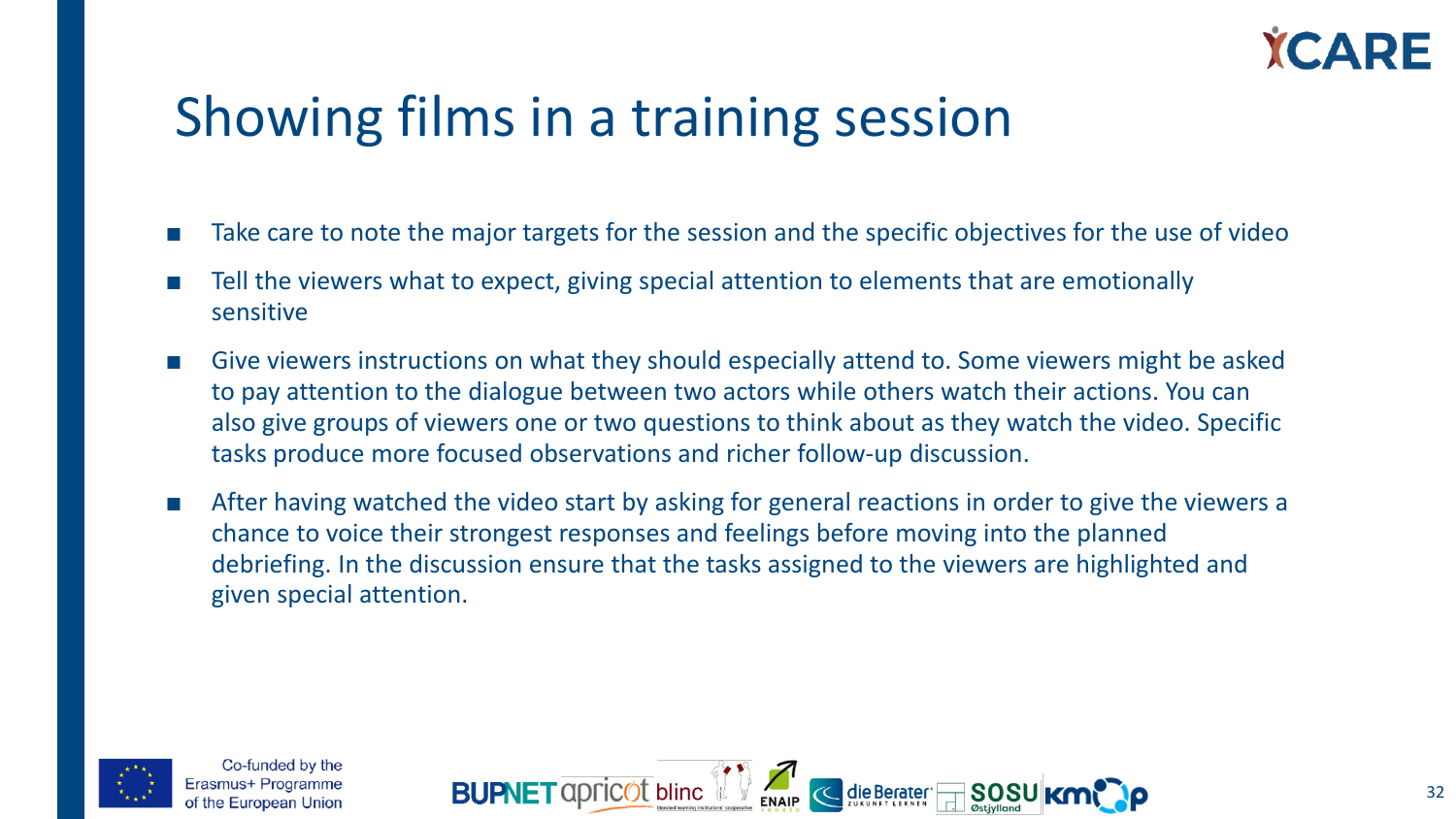

### Using video as feedback tool

- If you decide to use video as a feedback tool it is very important to prepare the participants carefully.
- Do not start with the video feedback right at the beginning but rather later on in the course.
- Begin with simple role-plays without taping them. It can help if you as a trainer take part yourself and if you include the learners in setting up the technical equipment.
- Give clear statements on the procedure, on the criteria of observation and the evaluation. For the evaluation you might show the whole video or just parts of it, for example only the positive aspects. Finally the participants can compare their own videos of a situation under different circumstances or compare the videos of different participants. However it is very important to make clear which aspects the participants should focus on when reflecting on their behaviour.



Co-funded by the rasmus+ Programme of the European Union

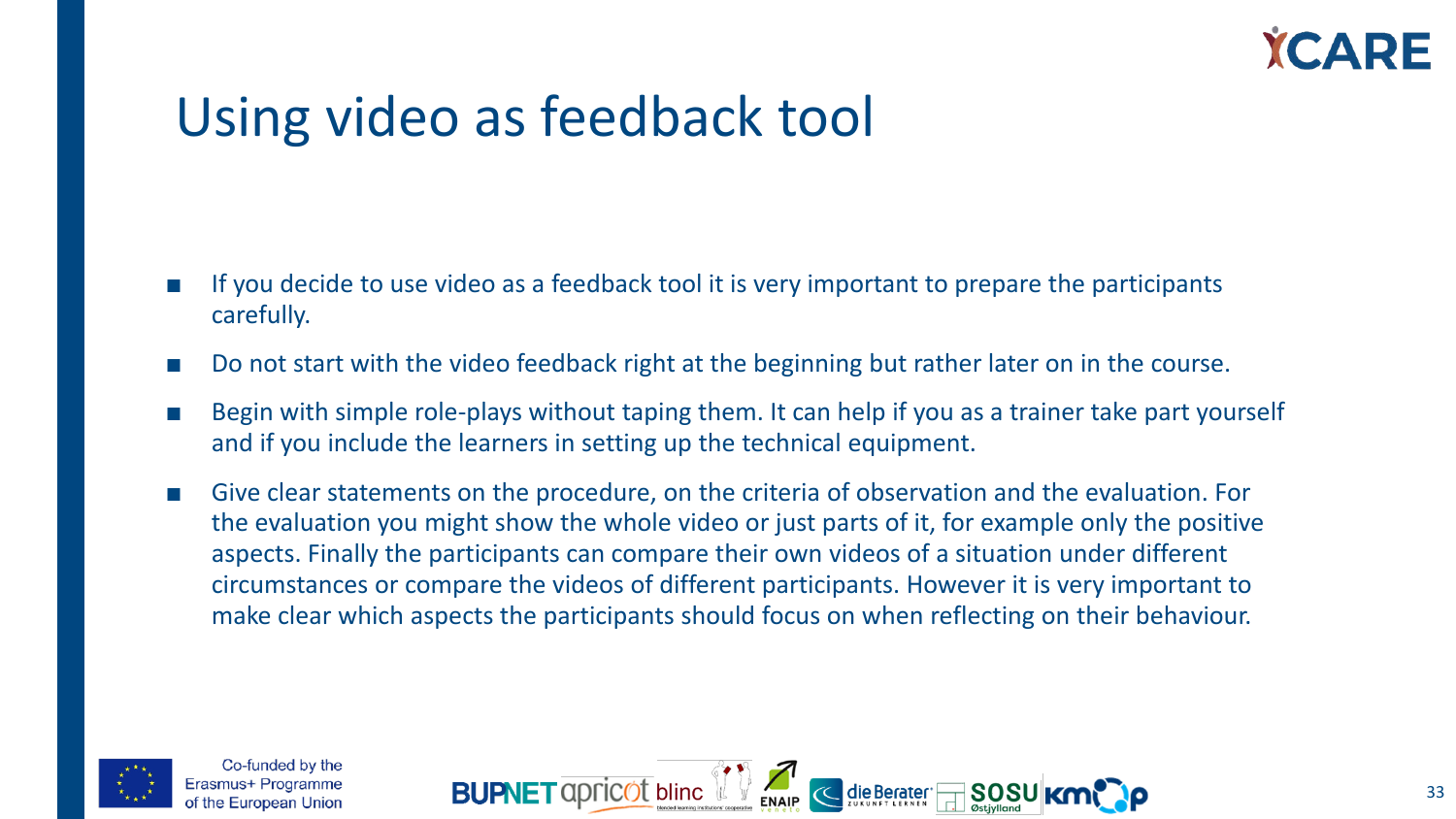

# Producing videos with your learners in the training

- If you would like to produce a video with your learners during the training to focus on a certain subject, avoid frustrations by managing expectations early on with regard to the aesthetic quality of the participants work (since they are not professional filmmakers!)
- Additionally do not overtax the learners by giving them too many tasks at the same time. Give clear directions concerning the time frame, the content of the video, the procedure and the use of the technical equipment and other properties.
- The learners video productions should be evaluated immediately in the training session being run. For the evaluation it could be interesting to look at why a certain form was chosen, what important aspects should be noted, or what difficulties arose. These kind of productions might prove to be very useful for educational purposes. If you would like to use the material produced again, in different contexts, you must have the participant's permission.



Co-funded by the rasmus+ Programme of the European Union

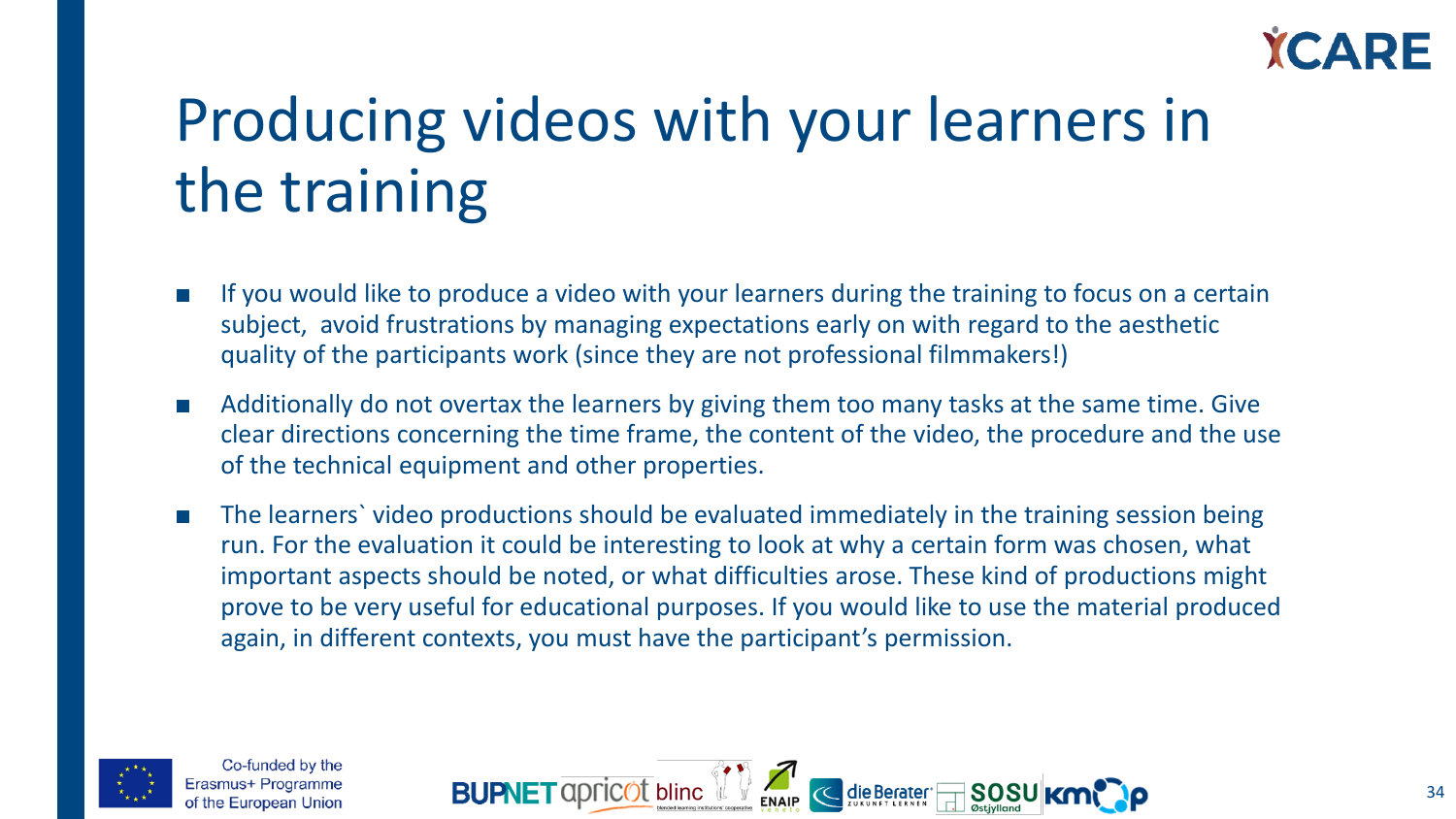

### General tips for filming videos

- Try to place the camera at eye height so you can look straight into it and don't have to look up or down when filming yourself or somebody else speaking to the camera
- When filming with a phone: Turn it sideways and film in horizontal mode (exceptions are videos that are produced for social media outlets like Instagram only) and carefully clean the camera lens to remove smudges and fingerprints with a soft cloth before filming
- If you can, use a tripod or try to find something else to prop up the camera like a stack of books or a shelf for example. Having stable footage will improve the video quality massively.
- Usually, the microphone on a camera or phone is just fine for simple videos. However, if you want to improve your footage or are in a busier place, try using an external microphone. This could just be a phone with an audio recording app running that can be placed closer to the speaker. If you are using an external microphone you will have to combine the separate audio and video files in a video editing software. TIP: When audio and video recording are started clap loudly once before you start talking so you have a visual and audible mark to synchronise the audio to the video.
- When filming outside on sunny days it's usually best to not film with backlight. This means that the sun (or any light source for that matter) should not be behind the subject your filming and therefore shining directly into the camera and only lighting the subject from the back, but instead behind the camera person and therefore lighting the scene from the same side you are filming from



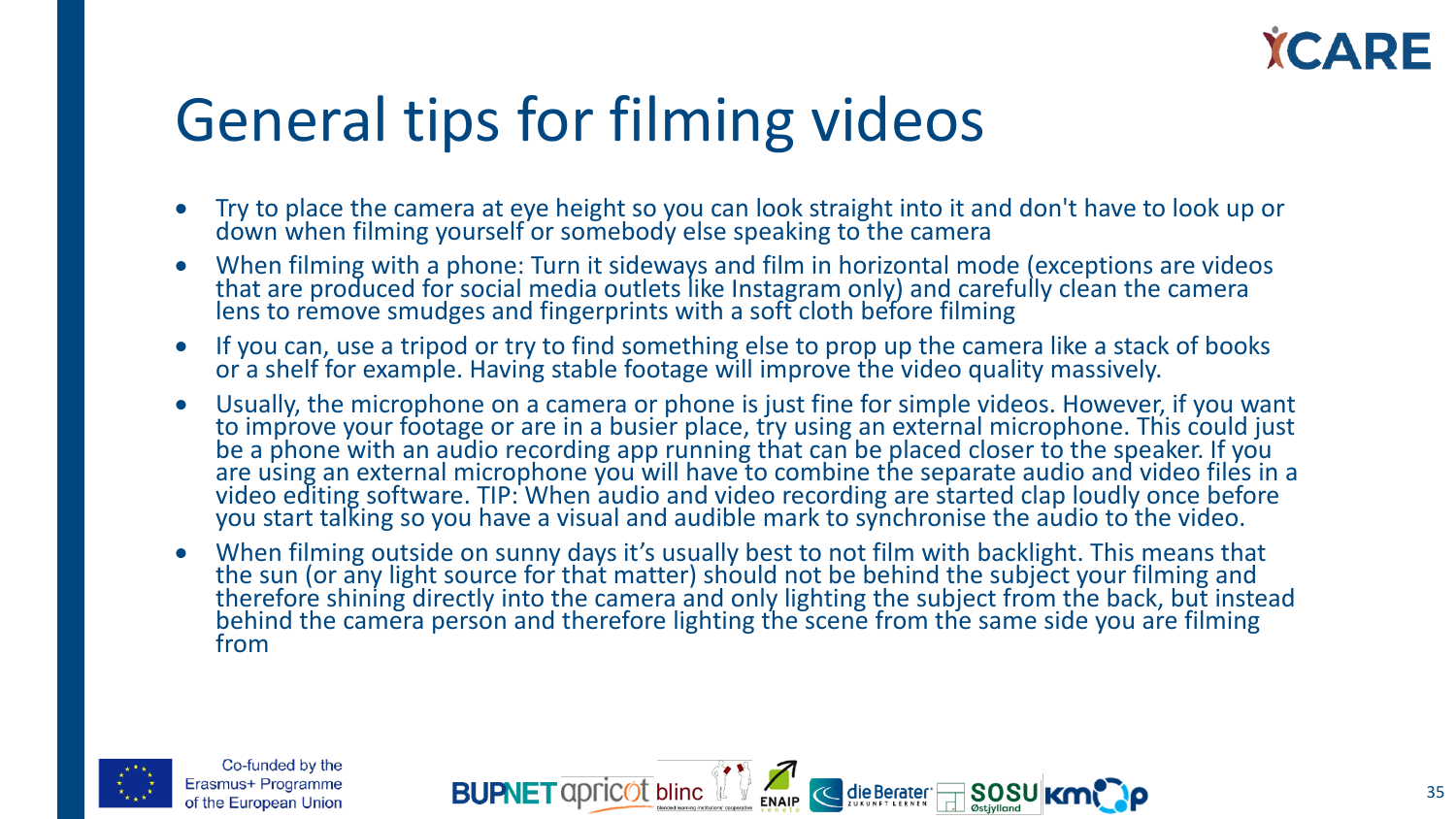

### Video editing tools

| <b>iMovie</b>          | Video editing software on iOS devices                           | Free to use on Mac (software), iPad (app) and iPhone (app)                                                                                                                                                                                                     |
|------------------------|-----------------------------------------------------------------|----------------------------------------------------------------------------------------------------------------------------------------------------------------------------------------------------------------------------------------------------------------|
|                        |                                                                 | If the app can't be found on mobile iOS devices it can be<br>downloaded (and also updated) from the app store.                                                                                                                                                 |
| <b>HitFilm Express</b> | <b>MAC, Windows</b>                                             | Named one of the best free editing tools next to iMovie                                                                                                                                                                                                        |
|                        | https://fxhome.com/product/hitfilm-express                      | Free to download and use, add ons can be bought from an<br>included store but are not at all necessary for basic video<br>editing<br>Offer free video tutorials on their website covering all kinds<br>of topics regarding the video editing with the software |
| <b>DaVinci Resolve</b> | <b>MAC, Windows, Linux</b>                                      | More advanced video editing software with more options                                                                                                                                                                                                         |
|                        | https://www.blackmagicdesign.com/products/davinciresol<br>$ve/$ | and functions.<br>Easy to use interface, according to their page "The cut page<br>has a streamlined interface that's fast to learn for new users<br>and designed for speed".<br>Completly free to download and use                                             |
| <b>VSDC</b>            | <b>Windows</b>                                                  | Rather old-fashioned and interface is not super intuitive                                                                                                                                                                                                      |
|                        | https://www.videosoftdev.com/                                   | Good enough for simple edits                                                                                                                                                                                                                                   |



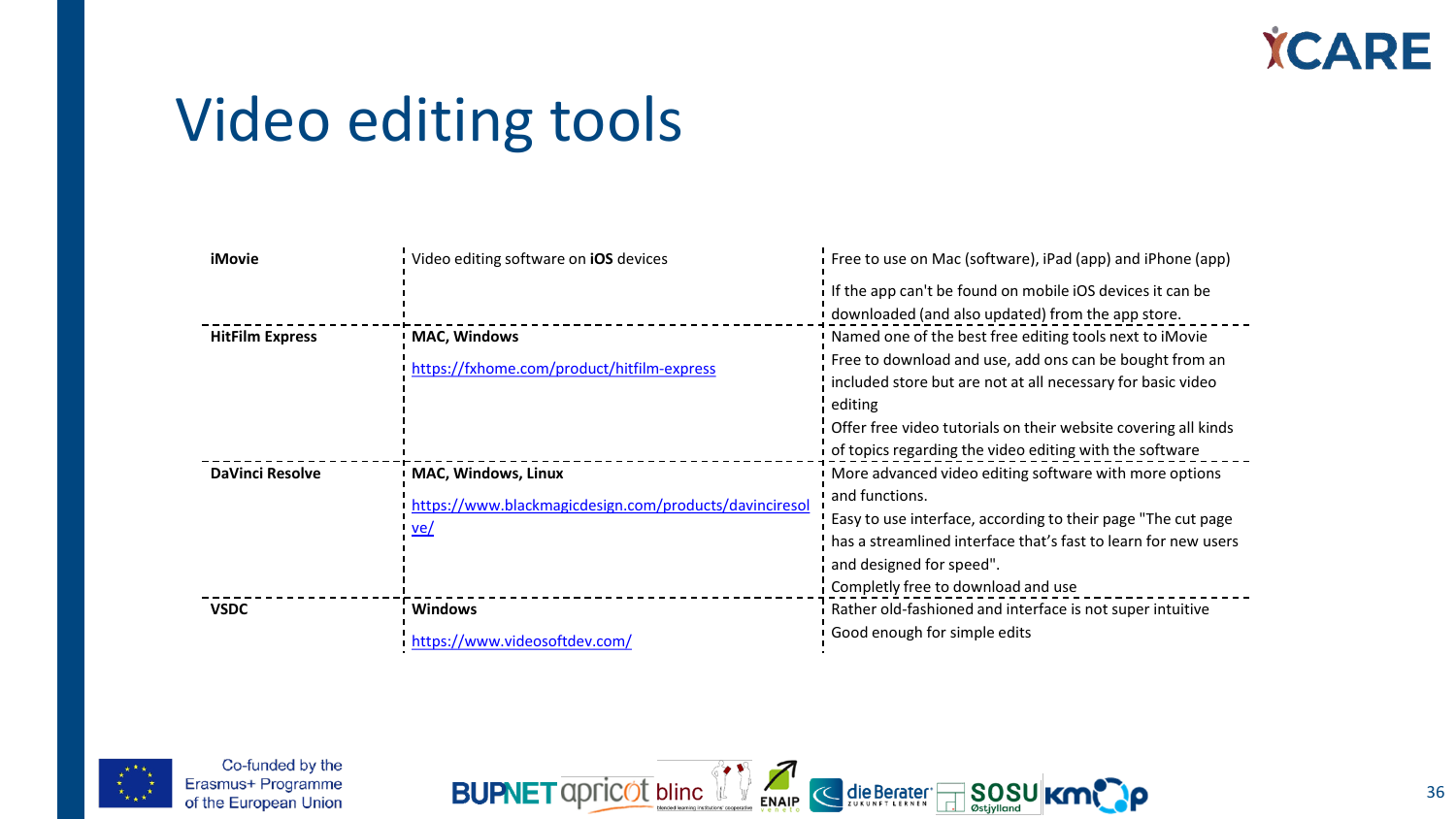**YCARE** 

37

# **Activity**  $\sigma$

Think about how video can enrich your next training session. Make notes of your ideas.